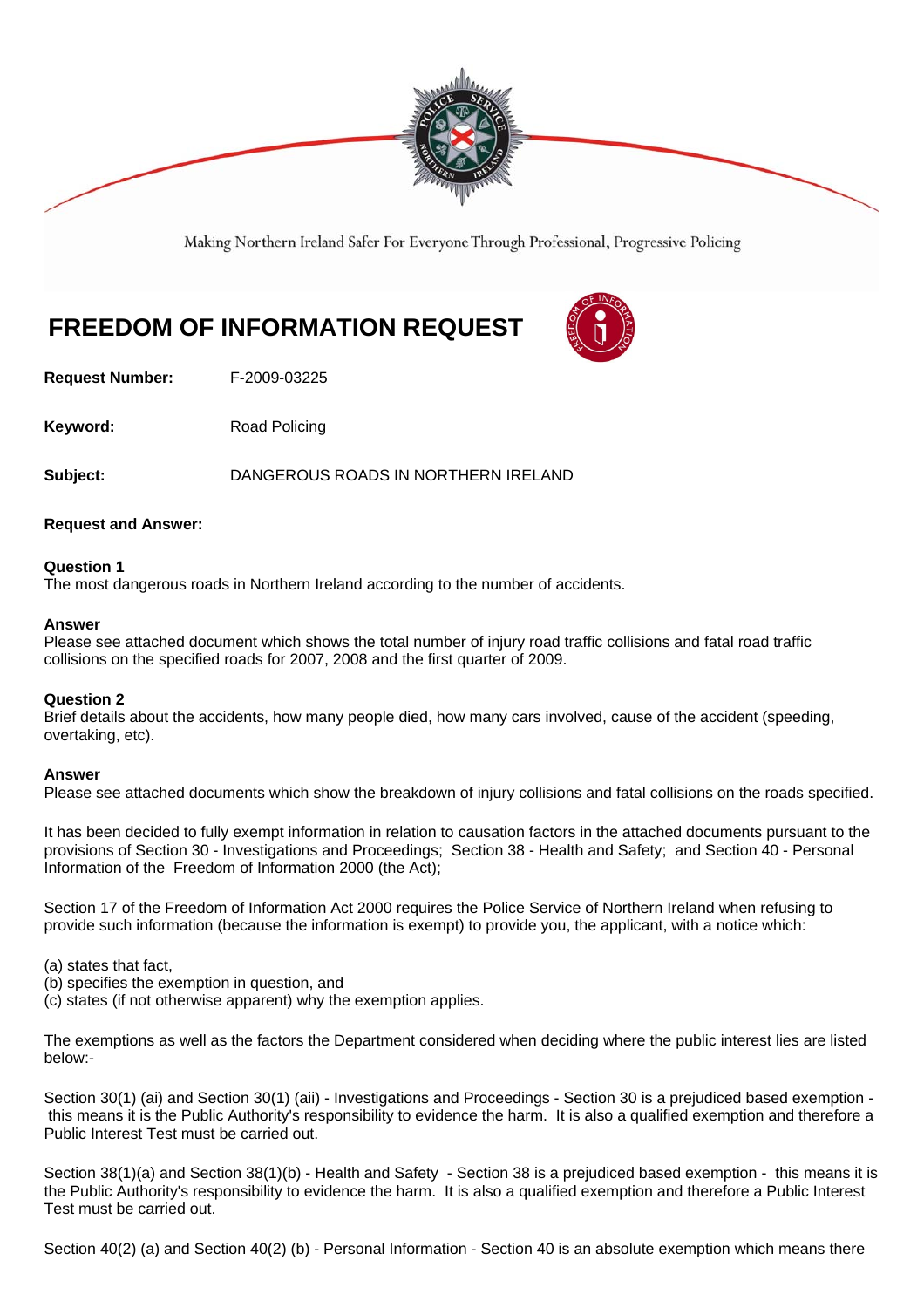is no requirement of the Public Authority to consider whether there is a public interest in disclosure.

#### **HARM TEST**

Disclosing the causation factors could cause distress to the families and relatives of those involved in road traffic collisions. This, together with information already in the public domain, could identify individuals involved in a particular accident and compromise their personal safety. Ongoing investigations, court cases or inquests could be adversely affected by the information being released. Also the causation is as perceived by PSNI for statistical purposes and may not reflect any subsequent court outcome.

#### **PUBLIC INTEREST TEST**

#### **Considerations Favouring Release**

#### **Accountability**

The PSNI must be accountable for their actions. Releasing the causation factors relates directly to the efficiency and effectiveness of police investigations into traffic collisions.

#### **Public Awareness and Debate**

Disclosure of this information could raise awareness of specific causes of traffic collisions and help the public take precautions in certain areas.

#### **Public Safety**

This information could impact on public safety and could enhance their knowledge of accident black spots enabling them to take precautionary measures.

#### **Use of Public Funds/Resources**

Release of this information would demonstrate how resources are used to investigate traffic collisions.

#### **Considerations Favouring Retention**

#### **Efficient and Effective Conduct of the PSNI**

Releasing the causation factors could compromise the Service's law enforcement role.

#### **Human Rights, Morals and Ethics**

Disclosure of this information could identify individuals who have been involved in a particular accident at a specific location. This, together with information already in the public domain, could identify the individual involved. This could breach the right to privacy of the individual.

#### **Interests of Third Parties**

Release of the information could cause distress to families or relatives of those injured or killed in traffic collisions. The causation factor is personal data about someone other than the applicant. Where someone makes an application for information other than the data subject disclosure of that information will often constitute a breach of the Data Protection Act covered by Section 40(2).

#### **Investigations**

The causation factors are determined by the Investigating Officer and in the absence of any reliable evidence at the scene this reasoning may not reflect the exact cause. Causation factors are recorded for statistical purposes and may not correspond with any subsequent court outcome. This could be contrary to any ongoing police prosecution file impacting on court cases or inquests.

#### **Public Safety**

Disclosure could cause upset in the community and provoke retaliation against those individuals involved in collisions, especially where there has been serious injuries or fatalities.

#### **Balancing Test**

Disclosure of the causation factors may cause distress to the families and relatives of those involved in road traffic collisions, especially those resulting in serious injuries or fatalities. Disclosure of this information could identify individuals who have been involved in a particular accident. This, together with information already in the public domain, may identify the individuals involved and compromise their personal safety. Ongoing investigations, inquests or court cases could be adversely affected by the information being disclosed.

Personal data is regulated under the principles of the Data Protection Act 1998 and when information contains personal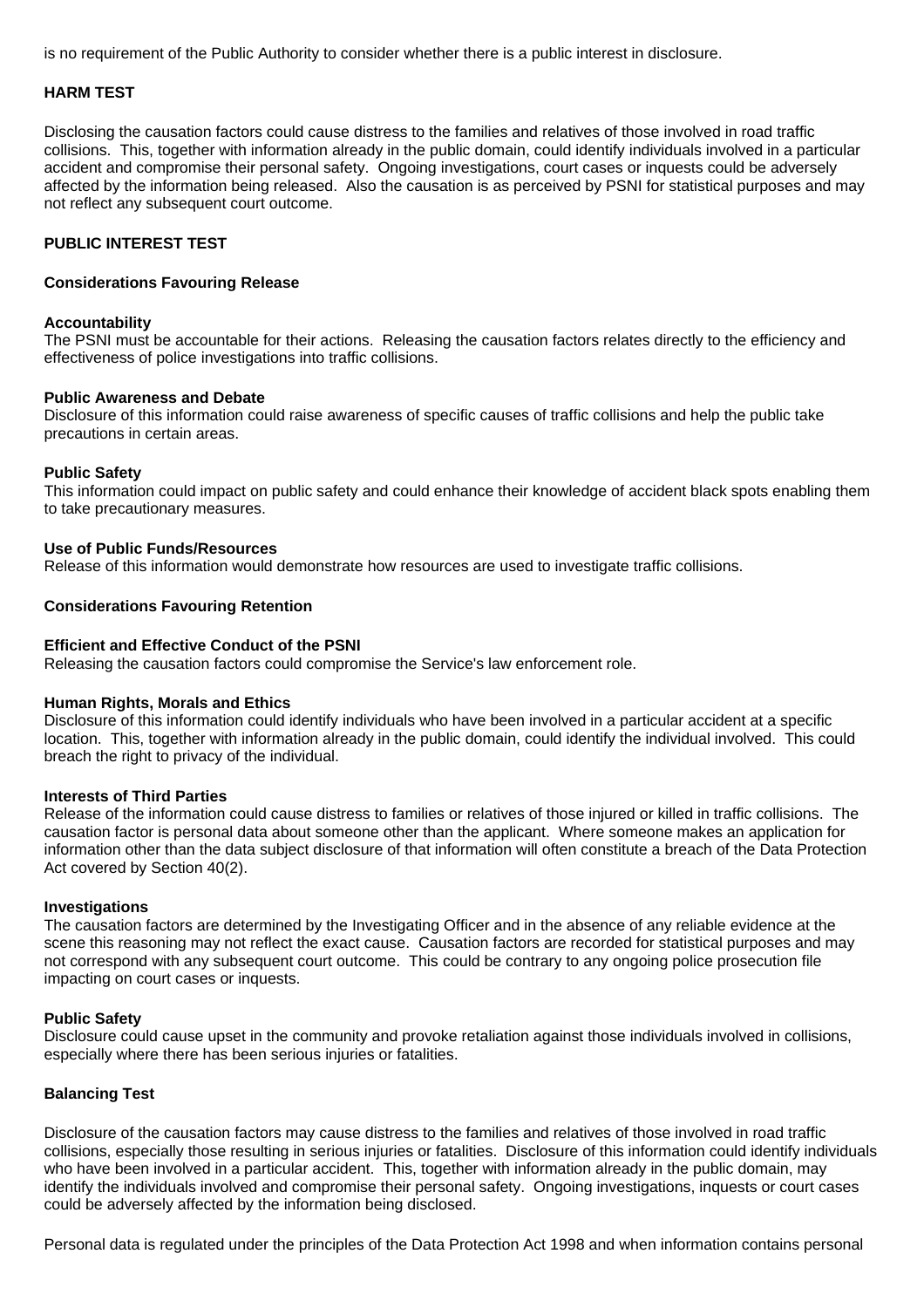data about a third party it can only be refused if disclosure would breach any of the data protection principles. Any disclosure under the Freedom of Information Act is a public disclosure and to release the causation factors would breach Principle 1 of the Data Protection Act 1998. Principle 1 of the Data Protection Act states "that personal data is processed lawfully and fairly". Personal data imparted and recorded in relation to probable causes of an accident will be confidential and any public disclosure would be unlawful if there would be a breach of that law of confidentiality. Persons who give their data to the police have the expectation that it will be treated fairly and it would be unfair to any individual concerned to disclose his/her personal data into the public domain.

It has therefore been decided that this information should not be released and that Exemptions Section 30 - Investigations and Proceedings; Section 38 - Health and Safety; and Section 40 - Personal Information should be applied.

If you have any queries regarding your request or the decision please do not hesitate to contact me on 028 9070 0164. When contacting the Freedom of Information Team please quote the reference number listed at the beginning of this email.

If you are dissatisfied in any way with the handling of your request you have the right to request a review. You should do this as soon as possible or in any case within two months of the date of issue of this letter. In the event that you require a review to be undertaken you can do so by writing to the Head of Freedom of Information, PSNI Headquarters, 65 Knock Road, Belfast, BT5 6LE or by emailing foi@psni.pnn.police.uk

If, following an internal review carried out by an independent decision maker, you were to remain dissatisfied in any way with the handling of the request you may make a complaint under Section 50 of the Freedom of Information Act to the Information Commissioner's Office and ask that they investigate whether the PSNI has complied with the terms of the Freedom of Information Act. You can write to the Information Commissioner at Information Commissioner's Office, Wycliffe House, Water Lane, Wilmslow, Cheshire, SK9 5AF. In most circumstances the Information Commissioner will not investigate a complaint unless an internal review procedure has been carried out; however, the Commissioner has the option to investigate the matter at his discretion.

Please be advised that PSNI replies under Freedom of Information may be released into the public domain via our website @ http://www.psni.police.uk/

Personal details in respect of your request have, where applicable, been removed to protect confidentiality.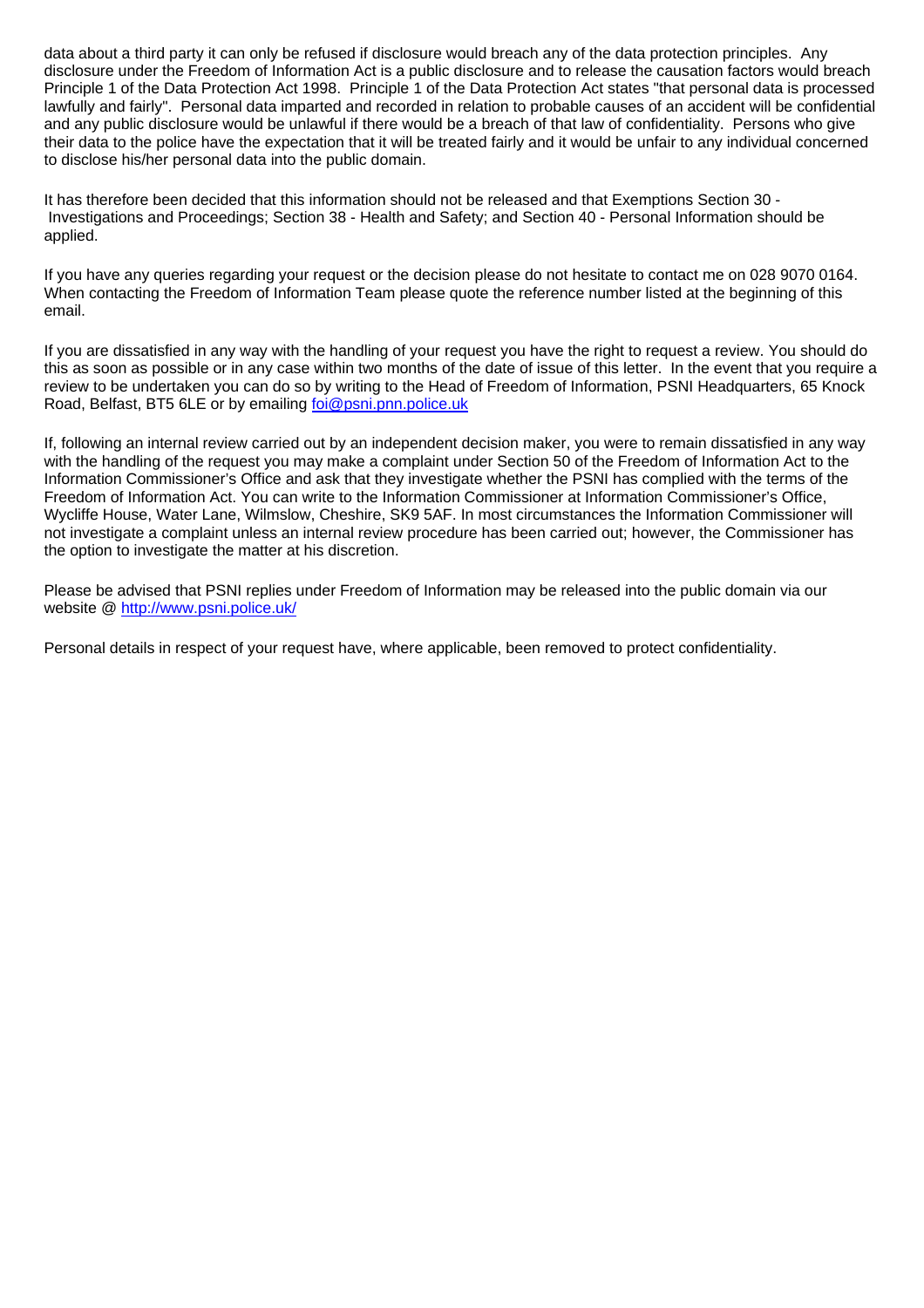### All injury road traffic collisions -

| <b>DCU</b>          | <b>1st Road Name</b>   | 2007 | 2008 | Jan - Mar<br>2009 |
|---------------------|------------------------|------|------|-------------------|
| East Belfast        | UPP NEWTOWNARDS RD     | 30   | 22   | 3                 |
| North Belfast       | <b>ANTRIM RD</b>       | 35   | 49   | 12                |
| South Belfast       | <b>LISBURN RD</b>      | 32   | 33   | $\overline{7}$    |
| South Belfast       | <b>ORMEAU RD</b>       | 41   | 43   | 9                 |
| <b>West Belfast</b> | ANDERSONSTOWN RD       | 18   | 21   | 8                 |
| <b>West Belfast</b> | <b>FALLS RD</b>        | 41   | 44   | 10                |
| <b>West Belfast</b> | <b>SPRINGFIELD RD</b>  | 14   | 26   | $6\phantom{1}$    |
| <b>West Belfast</b> | <b>WESTLINK</b>        | 17   | 19   | 1                 |
| Castlereagh         | SAINTFIELD RD          | 25   | 25   | 5                 |
| Lisburn             | <b>MOIRA RD</b>        | 14   | 21   | 6                 |
| Lisburn             | <b>HILLSBOROUGH RD</b> | 16   | 17   | $\,6$             |
| Newtownabbey        | <b>SHORE RD</b>        | 41   | 21   | 3                 |

#### Fatal road traffic collisions -

| <b>DCU</b>                                | <b>1st Road Name</b> | 2007           | 2008     | Jan - Mar<br>2009 |
|-------------------------------------------|----------------------|----------------|----------|-------------------|
| Antrim                                    | <b>BALLYHILL RD</b>  | 0              | $\Omega$ | 0                 |
| West Belfast                              | <b>FALLS RD</b>      | 0              | 0        | 0                 |
| Ballymoney                                | <b>FROSSES RD</b>    | $\overline{2}$ | 1        | $\mathbf 0$       |
| Coleraine                                 | <b>BALLYBOGY RD</b>  | $\overline{2}$ | 0        | 0                 |
| Dungannon and South Tyrone BALLYGAWLEY RD |                      | 1              | 2        | 1                 |
| North Down                                | <b>BELFAST RD</b>    | 0              | 0        | $\mathbf 0$       |
| Newry and Mourne                          | <b>BELFAST RD</b>    | 0              | 1        | $\mathbf 0$       |
| Newry and Mourne                          | NEWRY RD             | 0              | 1        | 0                 |
| Newry and Mourne                          | <b>DUBLIN RD</b>     | 0              | $\Omega$ | $\mathbf 0$       |
| Limavady                                  | <b>BROAD RD</b>      | 0              | $\Omega$ | 0                 |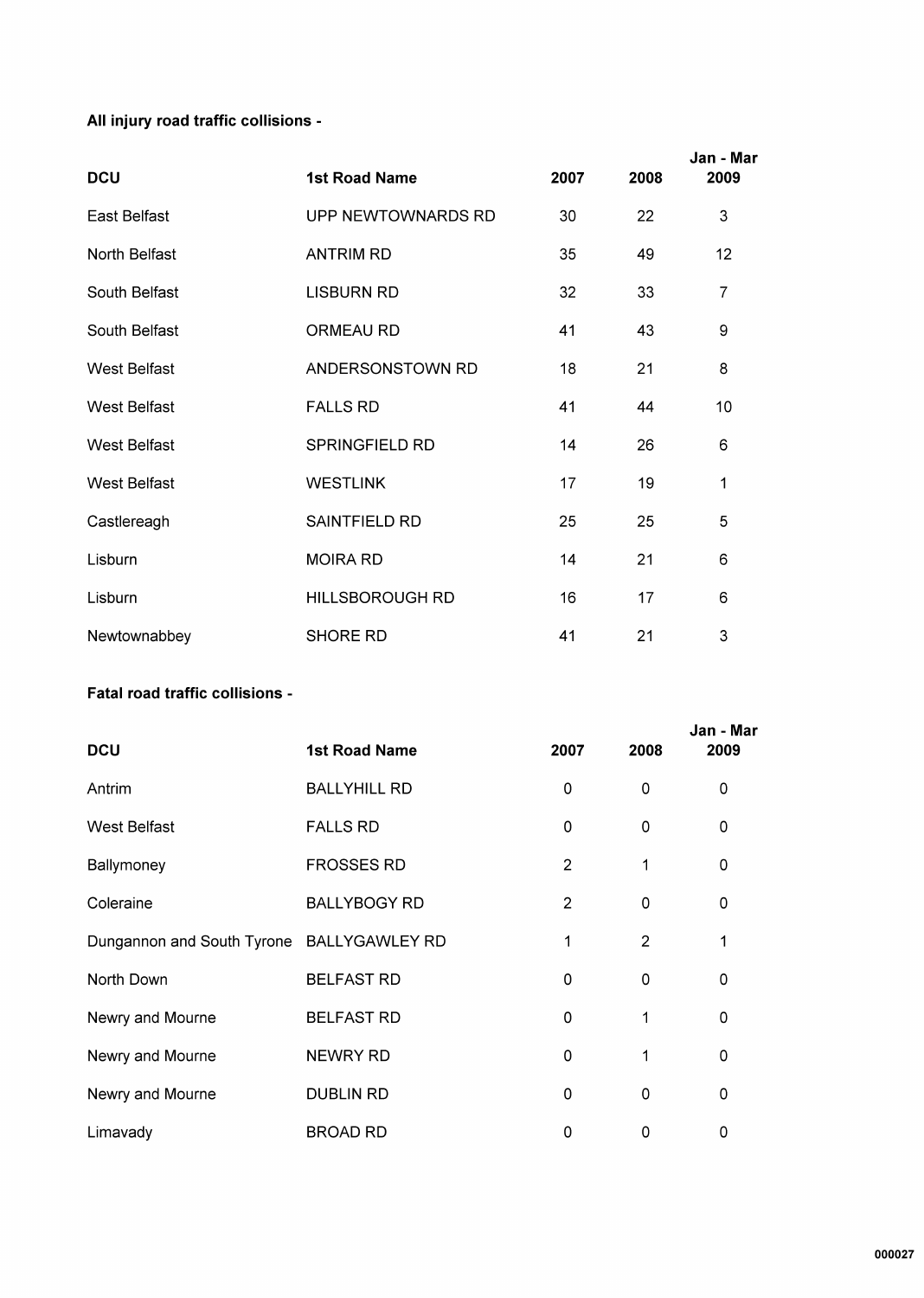#### Breakdown of injury collisions on Upper Newtownards Rd: Belfast East DCU

| No of                   |                       | No of                                           | No of                                           |
|-------------------------|-----------------------|-------------------------------------------------|-------------------------------------------------|
| vehicles                | No of                 | serious                                         | slight                                          |
| involved                | fatalites             | injuries                                        | injurie                                         |
|                         | 0                     | 0                                               |                                                 |
|                         | 0                     | O                                               |                                                 |
|                         | 0                     | 0                                               | 2<br>2<br>1<br>1                                |
|                         | 0                     | 0                                               |                                                 |
|                         | 0                     | 0                                               | $\overline{\mathbf{1}}$                         |
|                         | 0                     | 0                                               | 3                                               |
|                         | 0                     | 0                                               | $\overline{1}$                                  |
|                         | 0                     | 0                                               | 1                                               |
|                         | 0                     | 0                                               | $\overline{\mathbf{1}}$                         |
|                         |                       | 0                                               |                                                 |
|                         | 0                     |                                                 | 1                                               |
|                         | 0                     | O                                               | $\frac{1}{2}$                                   |
|                         | 0                     | 0                                               |                                                 |
|                         | 0                     | 0                                               |                                                 |
|                         | 0                     | 1                                               |                                                 |
|                         | 0                     | 0                                               |                                                 |
|                         | 0                     | 0                                               | 102220                                          |
|                         | 0                     | 0                                               |                                                 |
|                         | 0                     | $\mathbf{1}$                                    |                                                 |
|                         | 0                     | 0                                               | $\mathbf{1}$                                    |
|                         | 0                     | 0                                               | $\frac{1}{2}$                                   |
|                         | 0                     | O                                               |                                                 |
|                         | 0                     | 0                                               | $\overline{1}$                                  |
|                         | O                     | O                                               | $\begin{array}{c} 1 \\ 1 \\ 2 \\ 1 \end{array}$ |
|                         | 0                     | O                                               |                                                 |
|                         | 0                     | 0                                               |                                                 |
|                         | 0                     | 0                                               |                                                 |
|                         | 0                     | 0                                               | 4                                               |
|                         | 0                     | 0                                               | 1                                               |
|                         | 0                     | 0                                               | 1                                               |
|                         | 0                     | 0                                               | 1                                               |
|                         | 0                     | 0                                               | 1                                               |
|                         | 0                     | 0                                               | $\mathbf 1$                                     |
| $\overline{c}$          | $\mathbf{0}$          | $\mathbf 0$                                     |                                                 |
|                         | $\mathbf 0$           |                                                 |                                                 |
|                         | $\mathbf 0$           | $\begin{matrix}0\\0\end{matrix}$                | $\begin{array}{c} 2 \\ 7 \\ 1 \\ 0 \end{array}$ |
|                         | $\mathbf 0$           | 3                                               |                                                 |
|                         | $\mathbf{0}$          | $\mathbf 0$                                     |                                                 |
|                         |                       |                                                 |                                                 |
|                         | $\mathbf 0$           | $\mathbf 0$                                     |                                                 |
|                         | $\mathbf 0$           | $\mathbf{0}$                                    |                                                 |
|                         | $\mathbf 0$           | $\mathbf 0$                                     |                                                 |
|                         | $\mathbf 0$           | $\mathbf{0}$                                    |                                                 |
|                         | $\mathbf 0$           | $\mathbf{0}$                                    |                                                 |
|                         | $\mathbf{0}$          | $\begin{array}{c} 1 \\ 0 \end{array}$           |                                                 |
|                         |                       |                                                 |                                                 |
|                         |                       |                                                 |                                                 |
| 2222212221211231        | 0 0 0<br>0 0 0<br>0 0 | $\begin{array}{c} 1 \\ 0 \\ 1 \\ 0 \end{array}$ | 4112170201030                                   |
|                         |                       |                                                 |                                                 |
|                         |                       |                                                 |                                                 |
|                         |                       | $\begin{array}{c} 1 \\ 1 \end{array}$           |                                                 |
| $\overline{\mathbf{1}}$ | 0                     |                                                 | 0                                               |
|                         |                       |                                                 |                                                 |



 $s.F30(1)(ai)$ s.F30(1)(aii  $s.F38(1)(a)$  $s.F38(1)(b)$  $s.F40(2)(a)$  $s.F40(2)(b)$ 

000001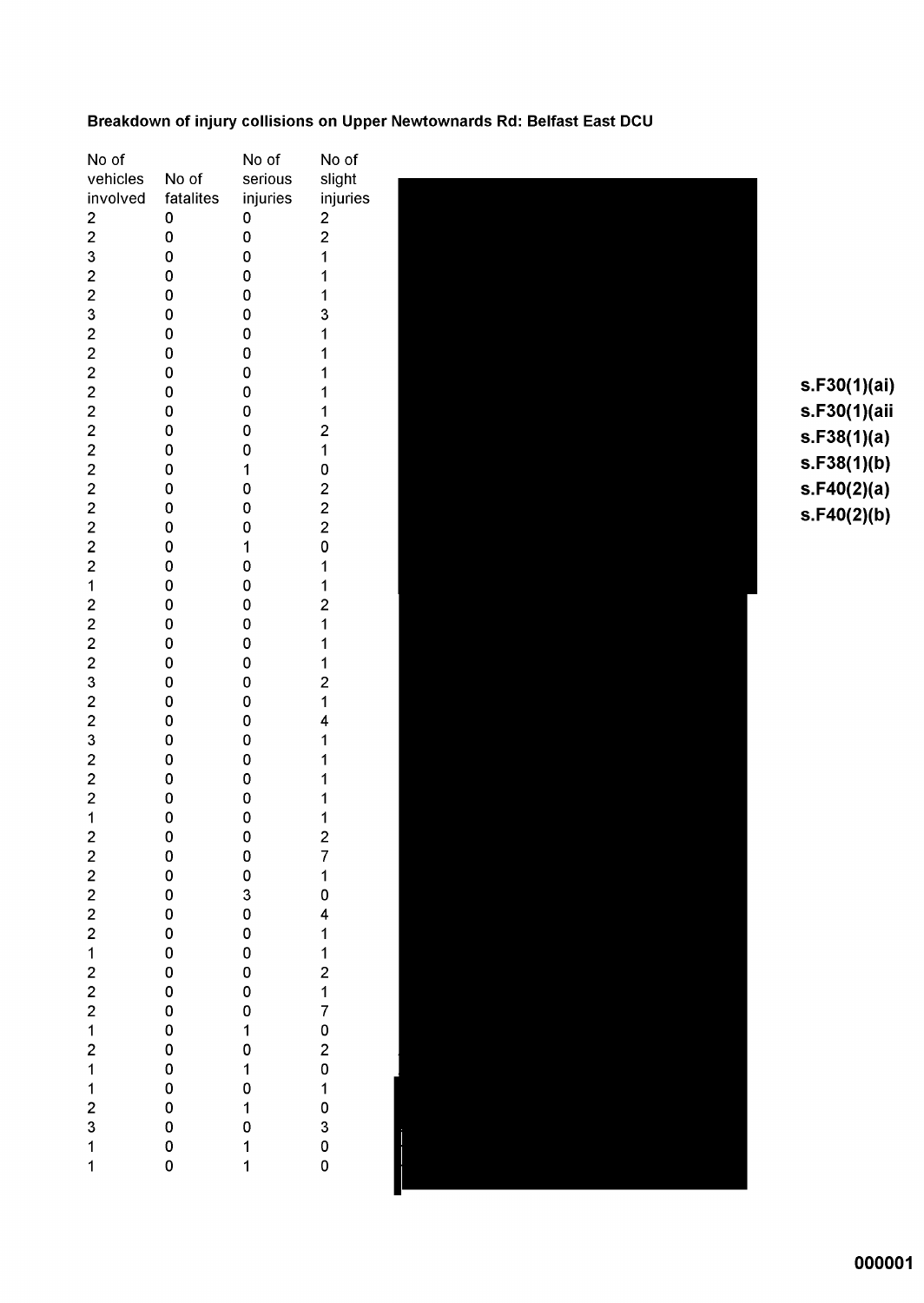| 1                    | $\mathbf{0}$            | 0           |        |
|----------------------|-------------------------|-------------|--------|
| $\blacktriangleleft$ | $\overline{0}$          | $\Omega$    |        |
| $\blacktriangleleft$ | $\overline{\mathbf{0}}$ | $\mathbf 1$ |        |
| $\blacktriangleleft$ | $\mathbf{0}$            | $\sim$ 1    |        |
| $2^{\circ}$          | $\overline{\mathbf{0}}$ | 0           | $\sim$ |
|                      |                         |             |        |

s.F30(1)(ai) s.F30(1)(aii  $s.F38(1)(a)$  $s.F38(1)(b)$ 

 $s.F40(2)(a)$  $s.F40(2)(b)$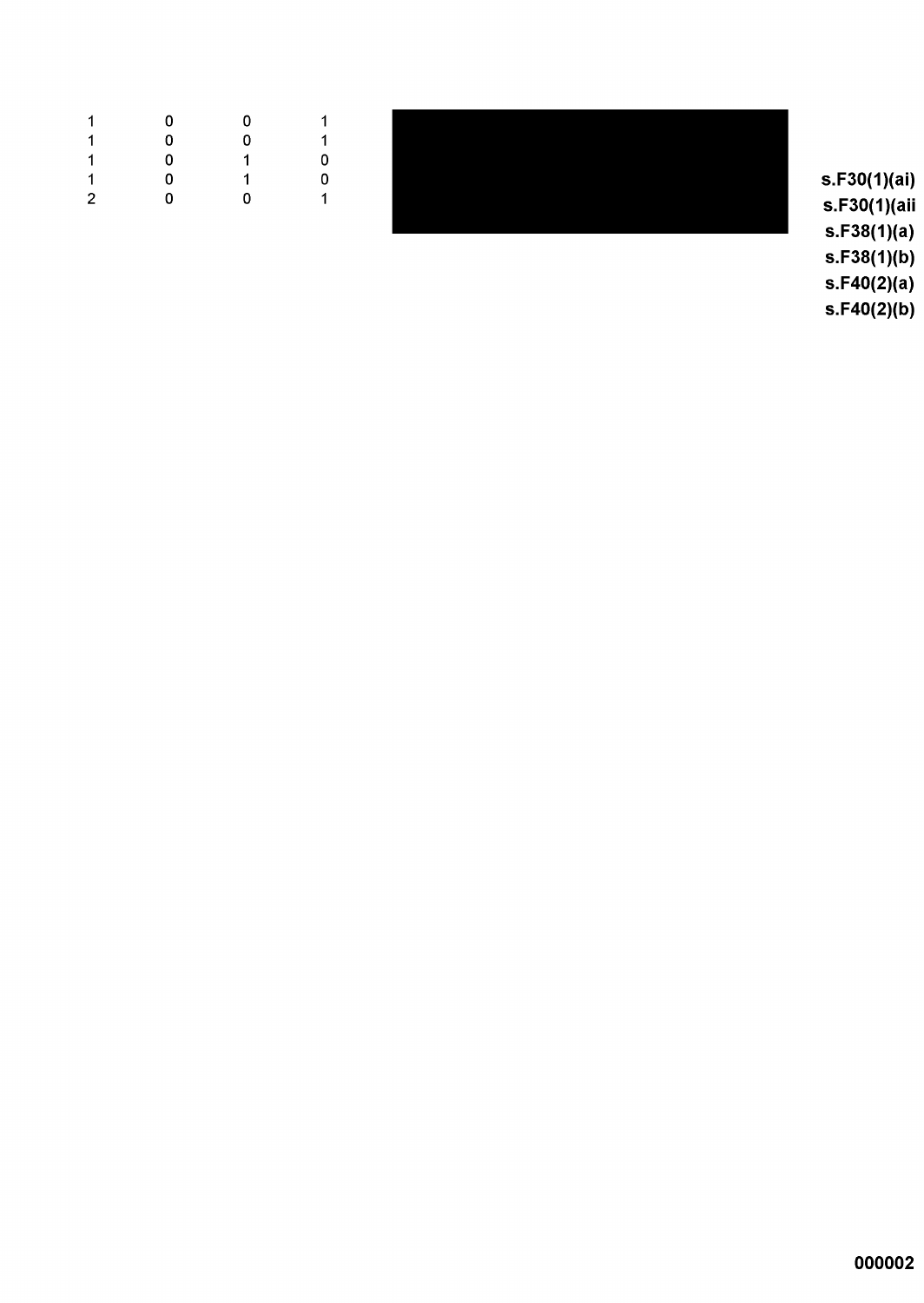### Breakdown of injury collisions on Andersonstown Rd: Belfast West DCU

| No of                                 |              | No of                                           | No of                                           |
|---------------------------------------|--------------|-------------------------------------------------|-------------------------------------------------|
| vehicles                              | No of        | serious                                         | slight                                          |
| involved                              | fatalites    | injuries                                        | injuries                                        |
| 1                                     | 0            | 1                                               | 0                                               |
| $\overline{\mathbf{1}}$               | 0            | O                                               | $\mathbf{1}$                                    |
|                                       | 0            | 0                                               | 211111221121                                    |
| 2222223223                            | 0            | 0                                               |                                                 |
|                                       | 0            | 0                                               |                                                 |
|                                       | 0            | O                                               |                                                 |
|                                       | 0            | O                                               |                                                 |
|                                       | 0            | $\mathbf 0$                                     |                                                 |
|                                       | O            | $\overline{0}$                                  |                                                 |
|                                       | 0            | 0                                               |                                                 |
|                                       | 0            | 0                                               |                                                 |
|                                       | 0            | 0                                               |                                                 |
|                                       | 0            | 0                                               |                                                 |
|                                       | 0            | 0                                               |                                                 |
|                                       | 0            | $\overline{0}$                                  |                                                 |
| 2 2 1 2 2 2 2 2 2 2 2 2 3 2 2 2 2 2 2 | 0            | 0                                               | $\begin{array}{c} 1 \\ 1 \\ 1 \end{array}$      |
|                                       | 0            | 0                                               |                                                 |
|                                       | 0            | 0                                               |                                                 |
|                                       |              | $\overline{0}$                                  |                                                 |
|                                       | 0            |                                                 | 2612115                                         |
|                                       | 0            | $\overline{0}$                                  |                                                 |
|                                       | 0            | 0                                               |                                                 |
|                                       | 0            | 0                                               |                                                 |
|                                       | 0            | 0                                               |                                                 |
|                                       | 0            | 0                                               |                                                 |
|                                       | 0            | 0                                               |                                                 |
|                                       | 0            | 0                                               | $\ddot{\phantom{0}}$                            |
|                                       | 0            | 0                                               | $\begin{array}{c} 1 \\ 1 \\ 3 \\ 0 \end{array}$ |
|                                       | 0            | 0                                               |                                                 |
|                                       | 0            | O                                               |                                                 |
|                                       | 0            | $\mathbf 1$                                     |                                                 |
|                                       | 0            | 0                                               | $\overline{\mathbf{1}}$                         |
|                                       | O            | O                                               | $\overline{\mathbf{1}}$                         |
|                                       | O            | 0                                               | $\overline{\mathbf{1}}$                         |
|                                       | 0            | $\mathbf 0$                                     |                                                 |
|                                       | $\mathbf{0}$ | $\mathbf 0$                                     |                                                 |
|                                       | $\mathbf 0$  | $\mathbf 0$                                     |                                                 |
|                                       |              | $\mathbf 0$                                     |                                                 |
|                                       |              |                                                 |                                                 |
|                                       |              | 0<br>0                                          |                                                 |
|                                       |              |                                                 |                                                 |
|                                       |              |                                                 |                                                 |
|                                       |              | $\begin{array}{c} 0 \\ 0 \\ 2 \\ 0 \end{array}$ |                                                 |
|                                       |              |                                                 |                                                 |
|                                       |              |                                                 |                                                 |
|                                       |              |                                                 |                                                 |
| 21223111111111                        | 0000000000   | $\begin{bmatrix} 0 \\ 1 \\ 0 \end{bmatrix}$     | 11721111011010                                  |
|                                       |              | 1                                               |                                                 |
|                                       |              |                                                 |                                                 |



 $s.F30(1)(ai)$ s.F30(1)(aii  $s.F38(1)(a)$  $s.F38(1)(b)$  $s.F40(2)(a)$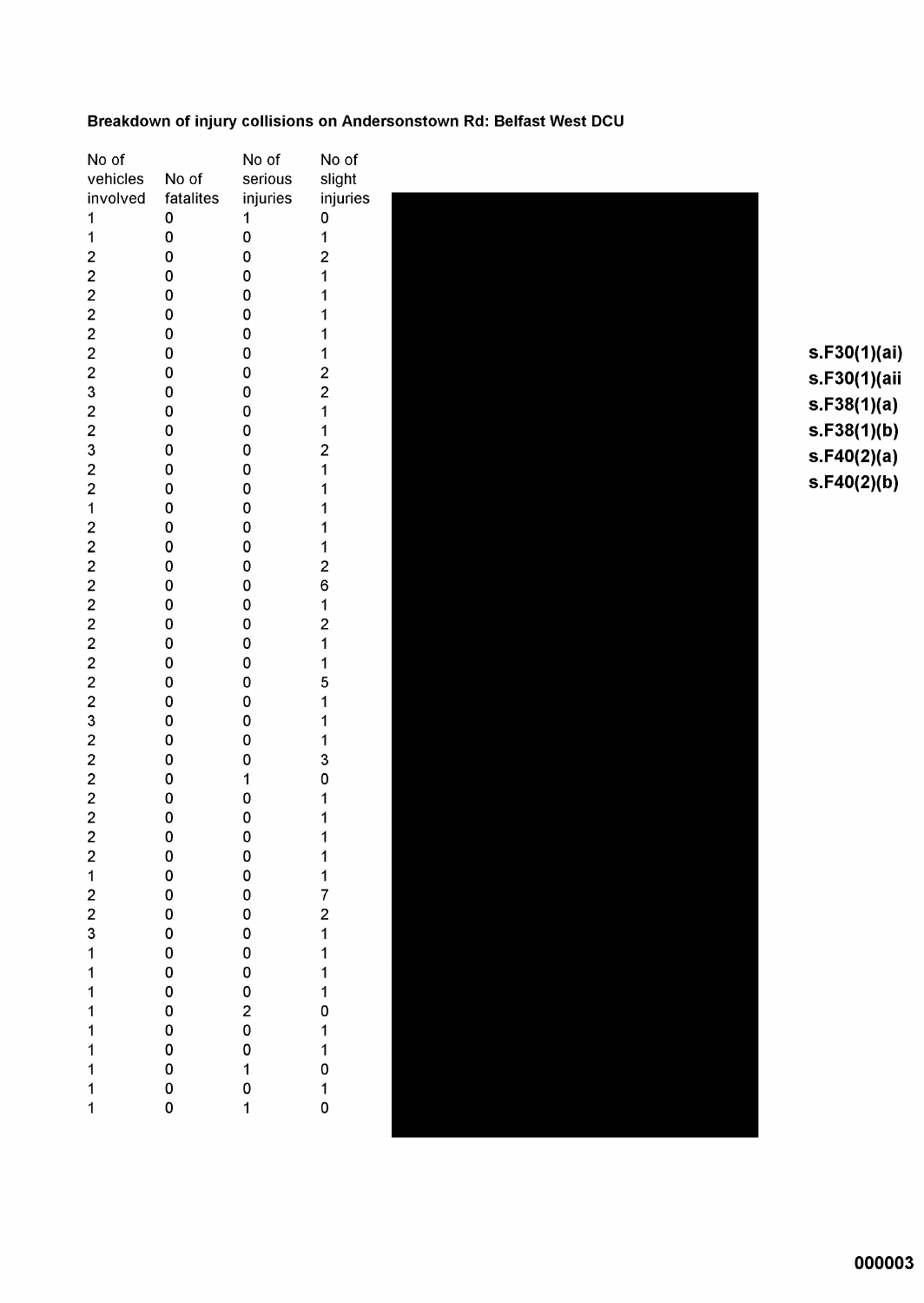### Breakdown of injury collisions on Lisburn Rd: Belfast South DCU

| No of                             |                | No of            | No of                                      |    |
|-----------------------------------|----------------|------------------|--------------------------------------------|----|
| vehicles                          | No of          | serious          | slight                                     |    |
| involved                          | fatalites      | injuries         | injuries                                   |    |
| $\mathbf{1}$                      | $\pmb{0}$      | $\pmb{0}$        | $\mathbf 1$                                |    |
| $\overline{\mathbf{c}}$           | $\pmb{0}$      | $\mathbf 0$      |                                            |    |
|                                   | $\pmb{0}$      | $\pmb{0}$        | $\frac{2}{2}$                              |    |
|                                   |                | $\mathbf 0$      | $\mathbf 1$                                |    |
|                                   | 0              |                  |                                            |    |
|                                   | $\mathbf 0$    | $\mathbf 0$      | 1                                          | S. |
|                                   | $\pmb{0}$      | $\mathbf 0$      | 1                                          |    |
|                                   | $\pmb{0}$      | $\mathbf 0$      |                                            | S, |
|                                   | $\pmb{0}$      | $\mathbf 0$      |                                            | S  |
|                                   | $\mathbf 0$    | $\mathbf 0$      |                                            |    |
| 2223222223                        | $\pmb{0}$      | 1                | 12931                                      | S  |
|                                   | $\pmb{0}$      | $\mathbf 0$      |                                            | S  |
|                                   | $\mathbf 0$    | 1                |                                            |    |
|                                   | $\mathbf 0$    | $\mathbf 0$      |                                            | S  |
|                                   | $\pmb{0}$      | 1                |                                            |    |
|                                   | $\pmb{0}$      | $\pmb{0}$        |                                            |    |
|                                   |                |                  |                                            |    |
| 222332223                         | $\pmb{0}$      | $\mathbf 0$      | 060321                                     |    |
|                                   | $\mathbf 0$    | $\mathbf 0$      |                                            |    |
|                                   | $\pmb{0}$      | $\mathbf 0$      |                                            |    |
|                                   | $\mathbf 0$    | $\mathbf 0$      |                                            |    |
|                                   | $\pmb{0}$      | $\mathbf 0$      |                                            |    |
|                                   | $\pmb{0}$      | 0                | 121321                                     |    |
|                                   | 0              | $\mathbf 0$      |                                            |    |
|                                   | $\pmb{0}$      | $\mathbf 0$      |                                            |    |
|                                   | $\mathbf 0$    | $\mathbf 0$      | 1                                          |    |
| 222222222                         | $\pmb{0}$      | $\mathbf 0$      | 4                                          |    |
|                                   | $\pmb{0}$      | $\pmb{0}$        | $\mathbf{1}$                               |    |
|                                   | 0              | $\mathbf 0$      |                                            |    |
|                                   | $\pmb{0}$      | $\mathbf 0$      | $\begin{array}{c} 2 \\ 1 \end{array}$      |    |
|                                   |                | $\mathbf 0$      |                                            |    |
|                                   | $\pmb{0}$      |                  |                                            |    |
|                                   | $\pmb{0}$      | $\mathbf 0$      | $\begin{array}{c} 1 \\ 2 \\ 1 \end{array}$ |    |
|                                   | $\pmb{0}$      | $\mathbf 0$      |                                            |    |
|                                   | $\mathbf 0$    | $\mathbf 0$      | $\mathbf 1$                                |    |
|                                   | $\mathbf 0$    | 1                | $\overline{0}$                             |    |
|                                   | $\mathbf 0$    |                  |                                            |    |
|                                   |                |                  |                                            |    |
|                                   |                |                  |                                            |    |
|                                   |                |                  |                                            |    |
|                                   |                |                  |                                            |    |
|                                   |                |                  |                                            |    |
|                                   |                |                  |                                            |    |
|                                   |                |                  |                                            |    |
|                                   |                |                  |                                            |    |
|                                   |                |                  |                                            |    |
|                                   |                |                  |                                            |    |
|                                   |                |                  | 2111131115101111                           |    |
|                                   |                |                  |                                            |    |
|                                   |                |                  |                                            |    |
|                                   |                |                  |                                            |    |
|                                   |                |                  |                                            |    |
| 2 2 2 2 2 2 2 2 1 2 2 5 2 2 2 2 2 | 00000000000000 | 0000000000100000 |                                            |    |
|                                   |                |                  | $\mathbf{1}$                               |    |
|                                   |                |                  |                                            |    |

.F30(1)(ai) .F30(1)(aii .F38(1)(a)  $E.S8(1)(b)$ .F40(2)(a)  $5.540(2)(b)$ 

 $\sim$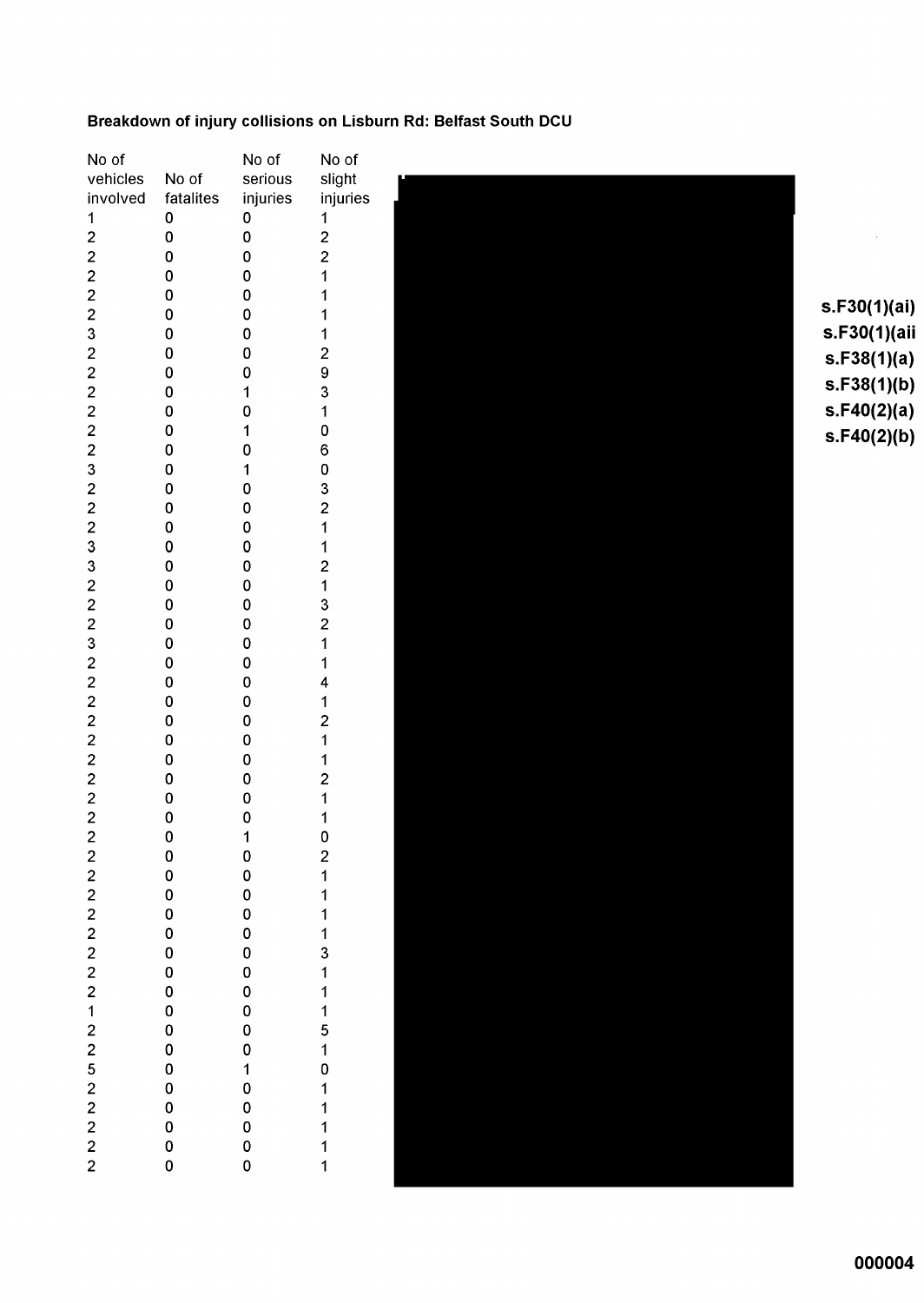|             |                                                                                                                                                                                                                              | 1                                                                                                                                                                                                                                                                                                                                            |
|-------------|------------------------------------------------------------------------------------------------------------------------------------------------------------------------------------------------------------------------------|----------------------------------------------------------------------------------------------------------------------------------------------------------------------------------------------------------------------------------------------------------------------------------------------------------------------------------------------|
|             |                                                                                                                                                                                                                              |                                                                                                                                                                                                                                                                                                                                              |
|             |                                                                                                                                                                                                                              | 1                                                                                                                                                                                                                                                                                                                                            |
|             |                                                                                                                                                                                                                              |                                                                                                                                                                                                                                                                                                                                              |
|             |                                                                                                                                                                                                                              |                                                                                                                                                                                                                                                                                                                                              |
|             |                                                                                                                                                                                                                              |                                                                                                                                                                                                                                                                                                                                              |
|             |                                                                                                                                                                                                                              | 11122                                                                                                                                                                                                                                                                                                                                        |
|             |                                                                                                                                                                                                                              |                                                                                                                                                                                                                                                                                                                                              |
| $\mathbf 0$ |                                                                                                                                                                                                                              |                                                                                                                                                                                                                                                                                                                                              |
|             |                                                                                                                                                                                                                              | 11110111102110                                                                                                                                                                                                                                                                                                                               |
|             |                                                                                                                                                                                                                              |                                                                                                                                                                                                                                                                                                                                              |
|             |                                                                                                                                                                                                                              |                                                                                                                                                                                                                                                                                                                                              |
|             |                                                                                                                                                                                                                              |                                                                                                                                                                                                                                                                                                                                              |
|             |                                                                                                                                                                                                                              |                                                                                                                                                                                                                                                                                                                                              |
|             |                                                                                                                                                                                                                              |                                                                                                                                                                                                                                                                                                                                              |
|             |                                                                                                                                                                                                                              |                                                                                                                                                                                                                                                                                                                                              |
|             |                                                                                                                                                                                                                              |                                                                                                                                                                                                                                                                                                                                              |
|             |                                                                                                                                                                                                                              |                                                                                                                                                                                                                                                                                                                                              |
|             |                                                                                                                                                                                                                              |                                                                                                                                                                                                                                                                                                                                              |
|             |                                                                                                                                                                                                                              |                                                                                                                                                                                                                                                                                                                                              |
|             |                                                                                                                                                                                                                              |                                                                                                                                                                                                                                                                                                                                              |
| 0           |                                                                                                                                                                                                                              |                                                                                                                                                                                                                                                                                                                                              |
|             |                                                                                                                                                                                                                              | $\overline{\mathbf{1}}$                                                                                                                                                                                                                                                                                                                      |
|             | 0<br>O<br>0<br>$\mathbf 0$<br>$\mathbf{0}$<br>$\mathbf 0$<br>$\mathbf 0$<br>0<br>0<br>$\mathbf 0$<br>$\mathbf{0}$<br>0<br>$\mathbf 0$<br>$\mathbf{0}$<br>$\mathbf 0$<br>$\mathbf 0$<br>0<br>$\mathbf 0$<br>$\mathbf{o}$<br>o | $\mathbf 0$<br>0<br>$\mathbf 0$<br>$\mathbf 0$<br>$\mathbf{0}$<br>$\mathbf 0$<br>0<br>0<br>$\mathbf 0$<br>$\mathbf{0}$<br>$\mathbf 0$<br>$\begin{array}{c} 1 \\ 0 \end{array}$<br>$\mathbf 0$<br>$\mathbf{0}$<br>$\mathbf 0$<br>$\begin{array}{c} 1 \\ 0 \end{array}$<br>$\mathbf 0$<br>$\mathbf 0$<br>$\begin{array}{c} 1 \\ 0 \end{array}$ |



 $s.F30(1)(ai)$ s.F30(1)(aii  $s.F38(1)(a)$  $s.F38(1)(b)$  $s.F40(2)(a)$  $s.F40(2)(b)$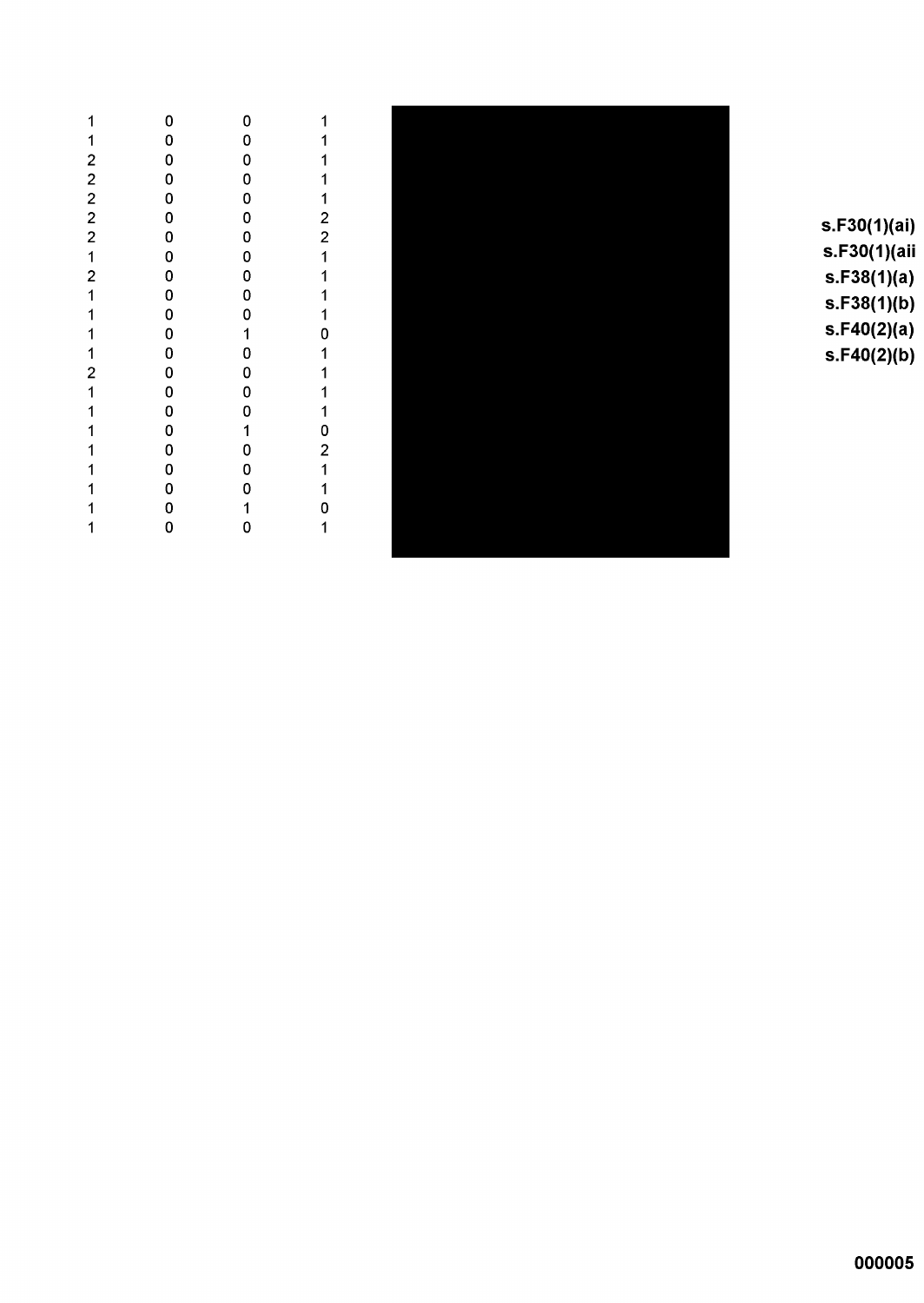### Breakdown of injury collisions on Ormeau Rd: Belfast South DCU

| No of                                 |                       | No of                                      | No of                                           |
|---------------------------------------|-----------------------|--------------------------------------------|-------------------------------------------------|
| vehicles                              | No of                 | serious                                    | slight                                          |
| involved                              | fatalites             | injuries                                   | injurie:                                        |
| $\begin{array}{c} 2 \\ 1 \end{array}$ | 0                     | 0                                          | 1                                               |
|                                       | 0                     | 0                                          | $\overline{\mathbf{1}}$                         |
|                                       | 0                     | 0                                          | 3                                               |
|                                       | 0                     | 0                                          | $\overline{c}$                                  |
|                                       | 0                     | 0                                          |                                                 |
|                                       | 0                     | 0                                          | $\frac{1}{2}$                                   |
|                                       | 0                     | 0                                          | $\overline{\mathbf{1}}$                         |
|                                       | 0                     | 1                                          | 1                                               |
|                                       | 0                     | 0                                          | 3                                               |
|                                       | O                     | 0                                          | 1                                               |
|                                       | 0                     | O                                          | 1                                               |
|                                       | 0                     | 0                                          | $\overline{\mathbf{1}}$                         |
|                                       | 0                     | 0                                          | $\overline{1}$                                  |
|                                       | 0                     | 0                                          | $\overline{\mathbf{1}}$                         |
|                                       | O                     | 0                                          | 1                                               |
|                                       | 0                     | 0                                          | $\overline{\mathbf{1}}$                         |
|                                       | 0                     | 0                                          | $\mathbf 1$                                     |
|                                       | 0                     | 0                                          | 1                                               |
|                                       | 0                     | 0                                          | $\begin{array}{c} 2 \\ 1 \end{array}$           |
|                                       | 0                     | 0                                          |                                                 |
|                                       | 0                     | 0                                          | $\begin{array}{c} 2 \\ 1 \end{array}$           |
|                                       | 0                     | 0                                          |                                                 |
|                                       | 0                     | 0                                          |                                                 |
|                                       | 0                     | 0                                          | $\begin{array}{c} 1 \\ 3 \\ 2 \\ 1 \end{array}$ |
|                                       | 0                     | 0                                          |                                                 |
|                                       | 0                     | 0                                          |                                                 |
|                                       | 0                     | 0                                          | $\overline{\mathbf{1}}$                         |
|                                       | 0                     | 1                                          | 0                                               |
|                                       | 0                     | 0                                          | 1                                               |
|                                       | 0                     | $\mathbf{1}$                               | 0                                               |
|                                       | 0                     | 0                                          | 1                                               |
|                                       | 0                     | 0                                          | $\overline{\mathbf{1}}$                         |
|                                       | 0                     | 0                                          | 1                                               |
|                                       | $\mathbf{0}$          | 0<br>0                                     |                                                 |
|                                       | $\mathbf{O}$          |                                            |                                                 |
|                                       |                       | 0<br>0                                     |                                                 |
|                                       | 0 0 0<br>0 0 0<br>0 0 |                                            |                                                 |
|                                       |                       | $\mathbf 0$                                |                                                 |
|                                       |                       | $\begin{array}{c} 0 \\ 1 \\ 0 \end{array}$ |                                                 |
|                                       |                       |                                            |                                                 |
|                                       | $\mathbf 0$           | $\mathbf 0$                                |                                                 |
|                                       | $\mathbf{O}$          | $\mathbf 0$                                |                                                 |
|                                       |                       | $\mathbf{0}$                               |                                                 |
|                                       |                       |                                            |                                                 |
|                                       |                       |                                            |                                                 |
|                                       |                       | $\begin{matrix}0\0\0\end{matrix}$          |                                                 |
|                                       |                       |                                            |                                                 |
|                                       |                       |                                            |                                                 |
| 2 2 3 2 2 2 2 2 2 2 2 1 2 2 1 3 2     | 0000000               | $\begin{matrix}0\\0\\0\end{matrix}$        | 14312102221112111                               |
|                                       |                       |                                            |                                                 |



 $s.F30(1)(ai)$ s.F30(1)(aii  $s.F38(1)(a)$  $s.F38(1)(b)$  $s.F40(2)(a)$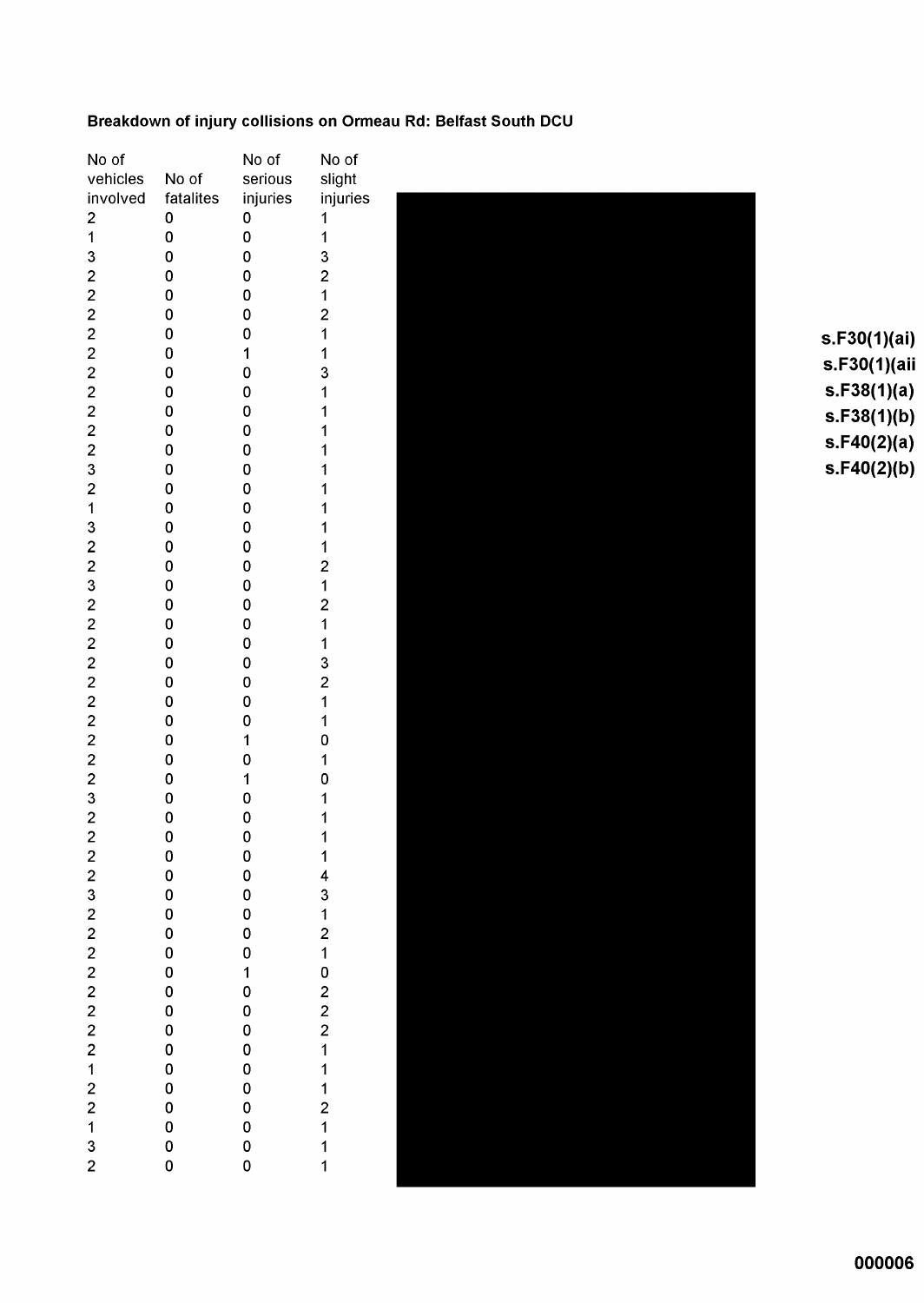| 32242222222222222212322221111111      |             | 0<br>0<br>$\mathbf{0}$<br>$\mathbf{0}$     | 1<br>1       |
|---------------------------------------|-------------|--------------------------------------------|--------------|
|                                       |             | $\begin{array}{c} 1 \\ 0 \\ 0 \end{array}$ |              |
|                                       |             |                                            |              |
|                                       |             |                                            |              |
|                                       |             |                                            |              |
|                                       |             |                                            |              |
|                                       |             |                                            |              |
|                                       |             |                                            |              |
|                                       |             |                                            |              |
|                                       |             |                                            |              |
|                                       |             |                                            |              |
|                                       |             |                                            |              |
|                                       |             |                                            |              |
|                                       |             |                                            |              |
|                                       |             |                                            |              |
|                                       |             |                                            |              |
|                                       |             |                                            |              |
|                                       |             |                                            |              |
|                                       |             |                                            |              |
|                                       |             | $\mathbf 0$                                |              |
|                                       |             |                                            |              |
|                                       |             |                                            |              |
|                                       |             | 10000000                                   |              |
|                                       |             |                                            |              |
|                                       |             |                                            |              |
|                                       | $\mathbf 0$ | $\overline{\mathbf{1}}$                    | $\mathbf{0}$ |
| 1                                     | $\mathbf 0$ | $\mathbf 0$                                | 1            |
| 1                                     | $\mathbf 0$ | $\mathbf 0$                                | 1            |
| 1<br>1                                | 0<br>0      | $\mathbf 0$<br>$\mathbf 0$                 | 1<br>1       |
| 1                                     | $\mathbf 0$ | 0                                          | $\mathbf 1$  |
|                                       | $\mathbf 0$ | 0                                          | 1            |
| $\begin{array}{c} 1 \\ 1 \end{array}$ | 0           | 0                                          | 1            |



s.F30(1)(ai) s.F30(1)(aii  $s.F38(1)(a)$  $s.F38(1)(b)$ s.F40(2)(a)<br>s.F40(2)(b)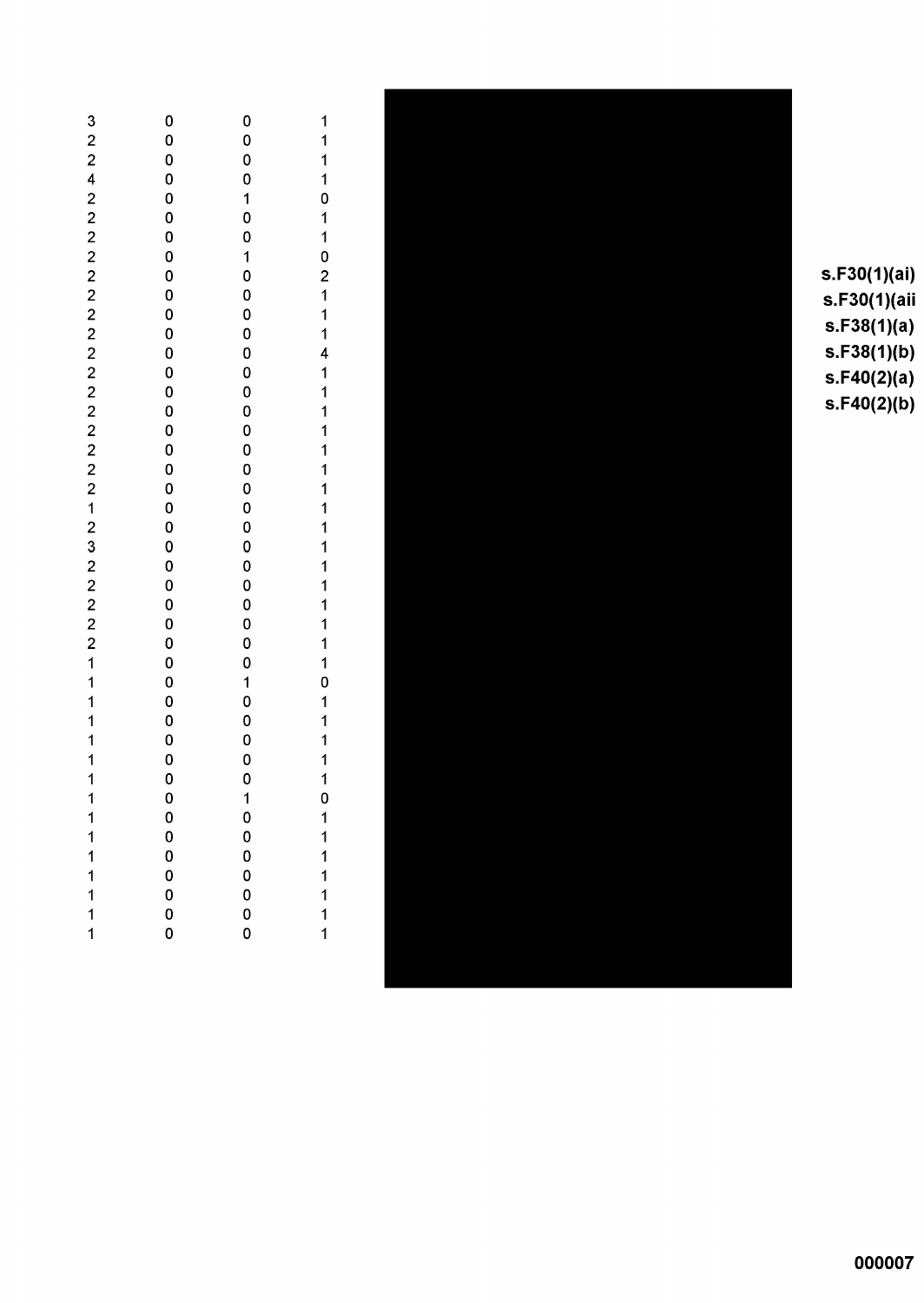### Breakdown of injury collisions on Springfield Rd: Belfast West DCU

| No of                                        |              | No of        | No of                   |              |
|----------------------------------------------|--------------|--------------|-------------------------|--------------|
| vehicles                                     | No of        | serious      | slight                  |              |
| involved                                     | fatalites    | injuries     | injuries                |              |
| $\overline{\mathbf{c}}$                      | 0            | 0            | $\overline{\mathbf{c}}$ |              |
| $\mathbf{1}$                                 | 0            | 0            | $\overline{\mathbf{c}}$ |              |
| $\overline{\mathbf{c}}$                      | 0            | 0            | 1                       |              |
| $\overline{2}$                               | 0            | 0            | 1                       |              |
|                                              | 0            | 0            | 1                       |              |
|                                              | 0            | 0            | 1                       | s.F30(1)(ai) |
| $\begin{array}{c}\n2 \\ 2 \\ 2\n\end{array}$ | 0            | 0            | 1                       | s.F30(1)(aii |
|                                              | 0            | 0            | 5                       | s.F38(1)(a)  |
| $\overline{c}$                               | 0            | 0            | $\overline{\mathbf{c}}$ |              |
| $\overline{\mathbf{c}}$                      | $\mathbf 0$  | 0            | 1                       | s.F38(1)(b)  |
|                                              | 0            | 0            |                         | s.F40(2)(a)  |
| $\frac{2}{2}$                                | 0            | 0            | $\frac{2}{2}$           | s.F40(2)(b)  |
| $\overline{c}$                               | 0            | 0            | $\overline{\mathbf{c}}$ |              |
| $\overline{c}$                               | 0            | 0            | 1                       |              |
| $\overline{\mathbf{c}}$                      | 0            | 0            | 1                       |              |
| $\overline{c}$                               | 0            | 0            | 1                       |              |
| 3                                            | 0            | 0            | 1                       |              |
| $\overline{\mathbf{c}}$                      | 0            | 0            | $\overline{\mathbf{c}}$ |              |
|                                              | 0            | 0            | $\overline{\mathbf{c}}$ |              |
| $\frac{2}{2}$                                | 0            | 0            | 1                       |              |
| $\overline{c}$                               | 0            | 0            | 1                       |              |
| $\overline{\mathbf{c}}$                      | 0            | 0            | $\overline{\mathbf{c}}$ |              |
|                                              | 0            | 0            | 3                       |              |
|                                              | 0            | 0            | 1                       |              |
| $\begin{array}{c} 2 \\ 2 \\ 2 \end{array}$   | 0            | 0            |                         |              |
| $\overline{2}$                               | 0            | 0            |                         |              |
| $\mathbf{1}$                                 | 0            | 0            |                         |              |
| $\overline{\mathbf{c}}$                      | 0            | 0            |                         |              |
| $\overline{1}$                               | 0            |              |                         |              |
|                                              | 0            | 0<br>0       |                         |              |
| $\overline{\mathbf{c}}$                      |              |              | 1                       |              |
| 3                                            | 0            | 0            | 4                       |              |
| $\overline{c}$<br>3                          | 0<br>0       | 0<br>0       | 3<br>3                  |              |
|                                              |              |              |                         |              |
|                                              | $\mathbf{0}$ | $\bf{0}$     | 1                       |              |
|                                              | $\mathbf 0$  | 0            |                         |              |
|                                              | 0000000000   | 0            | 122111110112            |              |
|                                              |              | $\mathbf 0$  |                         |              |
|                                              |              | $\mathbf 0$  |                         |              |
|                                              |              | $\mathbf{0}$ |                         |              |
|                                              |              | $\mathbf 0$  |                         |              |
|                                              |              | $\mathbf 0$  |                         |              |
|                                              |              | 0 1 0 0 0 0  |                         |              |
|                                              |              |              |                         |              |
|                                              |              |              |                         |              |
| 2122111111111111                             |              |              |                         |              |
|                                              |              |              |                         |              |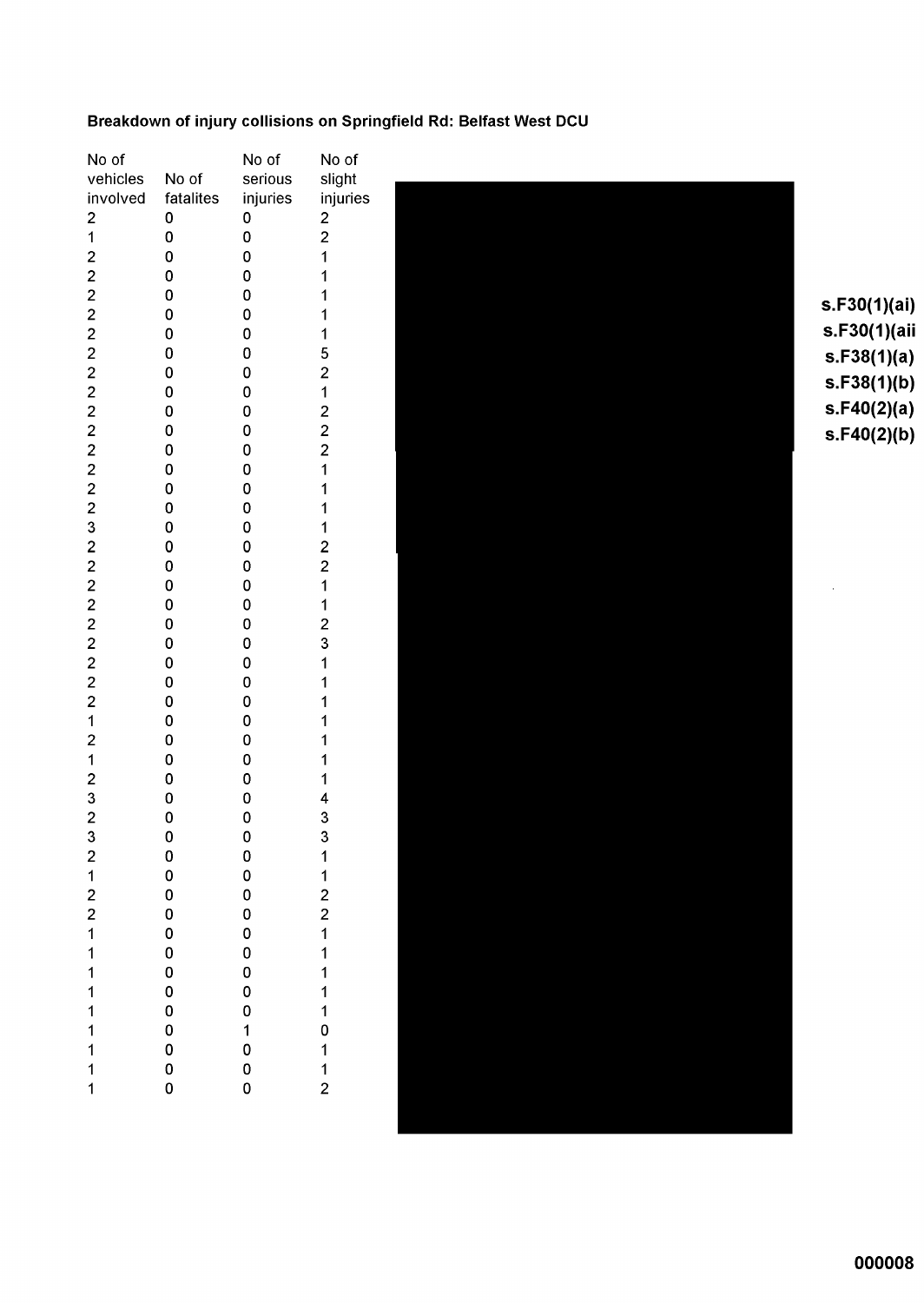#### Breakdown of injury collisions on Westlink: Belfast West DCU

 $s.F30(1)(ai)$ s.F30(1)(aii  $s.F38(1)(a)$  $s.F38(1)(b)$  $s.F40(2)(a)$  $s.F40(2)(b)$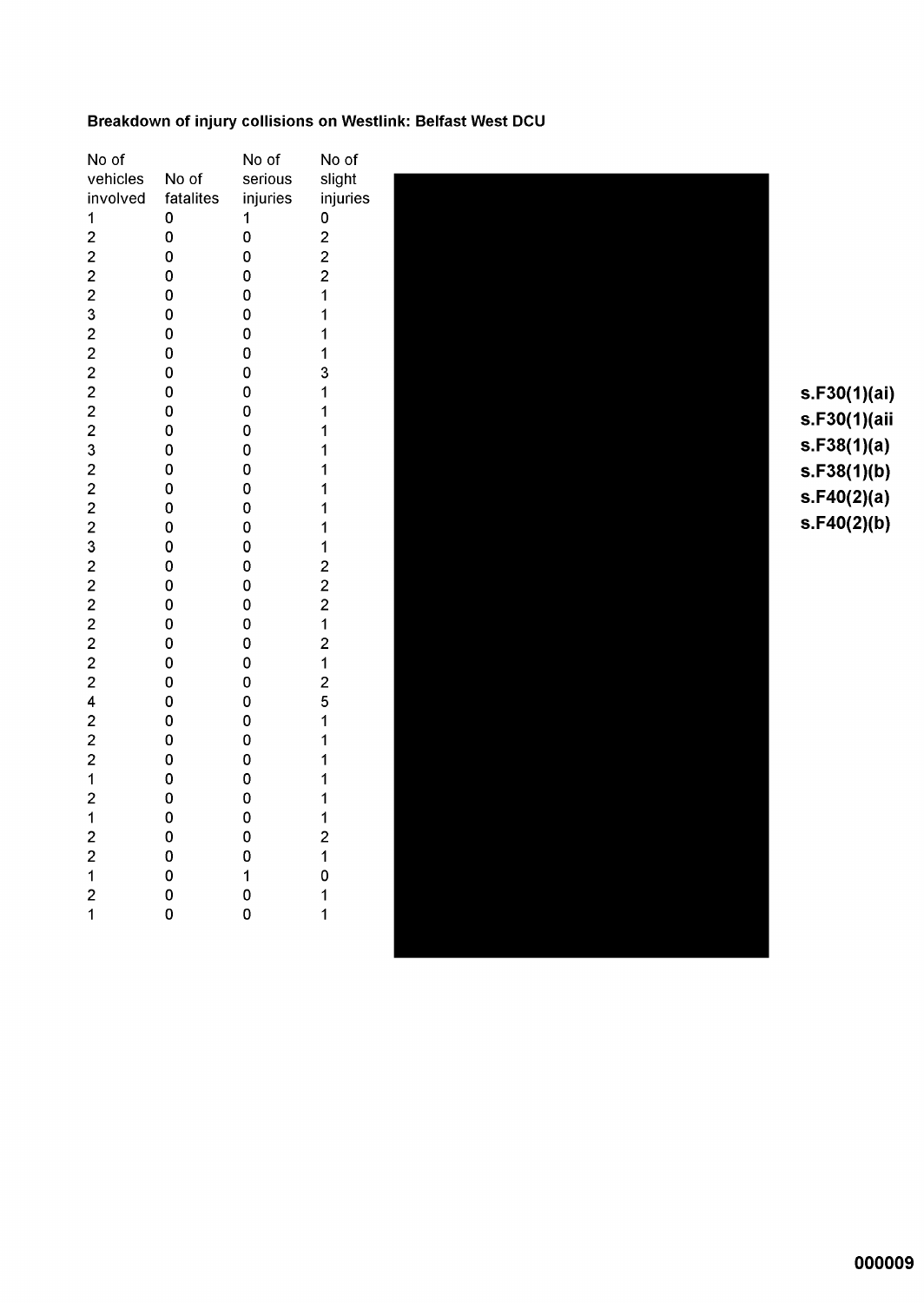### Breakdown of injury collisions on Hillsborough Rd: Lisburn DCU

| No of                   |             | No of                            | No of                                      |
|-------------------------|-------------|----------------------------------|--------------------------------------------|
| vehicles                | No of       | serious                          | slight                                     |
| involved                | fatalites   | injuries                         | injuries                                   |
| 1                       | $\pmb{0}$   | $\pmb{0}$                        | 1                                          |
| $\mathbf 2$             | 0           | $\mathbf 0$                      | $\overline{\mathbf{c}}$                    |
| $\overline{\mathbf{c}}$ | 0           | 0                                | 1                                          |
| $\overline{2}$          | 0           | 0                                | 1                                          |
| $\mathsf 3$             | 1           | 1                                | 1                                          |
| $\overline{\mathbf{c}}$ | 0           | 0                                | $\overline{\mathbf{c}}$                    |
| $\overline{c}$          | 0           | 0                                | 1                                          |
| $\mathbf 2$             | 0           | 0                                | 1                                          |
| 3                       | 0           | 0                                | 1                                          |
| $\mathbf 2$             | $\mathbf 0$ | 0                                | 1                                          |
| 3                       | $\mathbf 0$ | 0                                | 3                                          |
| $\overline{\mathbf{c}}$ | $\pmb{0}$   | 0                                | 1                                          |
| $\overline{\mathbf{c}}$ | $\mathbf 0$ | 0                                |                                            |
| $\overline{a}$          | $\mathbf 0$ | $\mathbf 2$                      | 1                                          |
| $\overline{c}$          | 0           | $\mathbf 1$                      | 1                                          |
| $\overline{c}$          | $\pmb{0}$   | 0                                | 3                                          |
| $\overline{c}$          | $\mathbf 0$ | 0                                | 1                                          |
| $\overline{\mathbf{c}}$ | 0           | 1                                | $\overline{\mathbf{c}}$                    |
| $\overline{2}$          | $\mathbf 0$ | 0                                | 1                                          |
| $\overline{c}$          | 0           | 0                                | 1                                          |
| $\overline{\mathbf{c}}$ | 0           | 0                                | 1                                          |
| $\overline{\mathbf{c}}$ | $\mathbf 0$ | 0                                | 4                                          |
| $\overline{\mathbf{c}}$ | $\mathbf 0$ | 0                                | $\overline{\mathbf{c}}$                    |
| $\overline{c}$          | $\mathbf 0$ | $\mathbf 0$                      | 1                                          |
| $\overline{c}$          | $\mathbf 0$ | $\mathbf 0$                      | 1                                          |
| $\overline{\mathbf{c}}$ | 0           | 0                                | 1                                          |
| $\overline{c}$          | 0           | 0                                | 1                                          |
| $\overline{\mathbf{c}}$ | $\mathbf 0$ | 0                                | 3                                          |
| $\overline{c}$          | 0           | 0                                | 1                                          |
| $\mathbf{3}$            | 0           | 0                                | 1                                          |
| $\overline{\mathbf{c}}$ | 0           | 0                                | 1                                          |
| 3                       | 0           | 0                                | $\frac{2}{2}$                              |
| 3                       | $\pmb{0}$   | $\overline{c}$                   |                                            |
|                         |             | $\begin{matrix}0\\1\end{matrix}$ | 1                                          |
| 121121                  |             |                                  | 1                                          |
|                         |             | $\mathbf{0}$                     | $\mathbf{1}$                               |
|                         |             | $\mathbf 0$                      |                                            |
|                         | 00000       | $\begin{matrix}0\\0\end{matrix}$ | $\begin{array}{c} 1 \\ 2 \\ 1 \end{array}$ |
|                         |             |                                  |                                            |
|                         |             |                                  |                                            |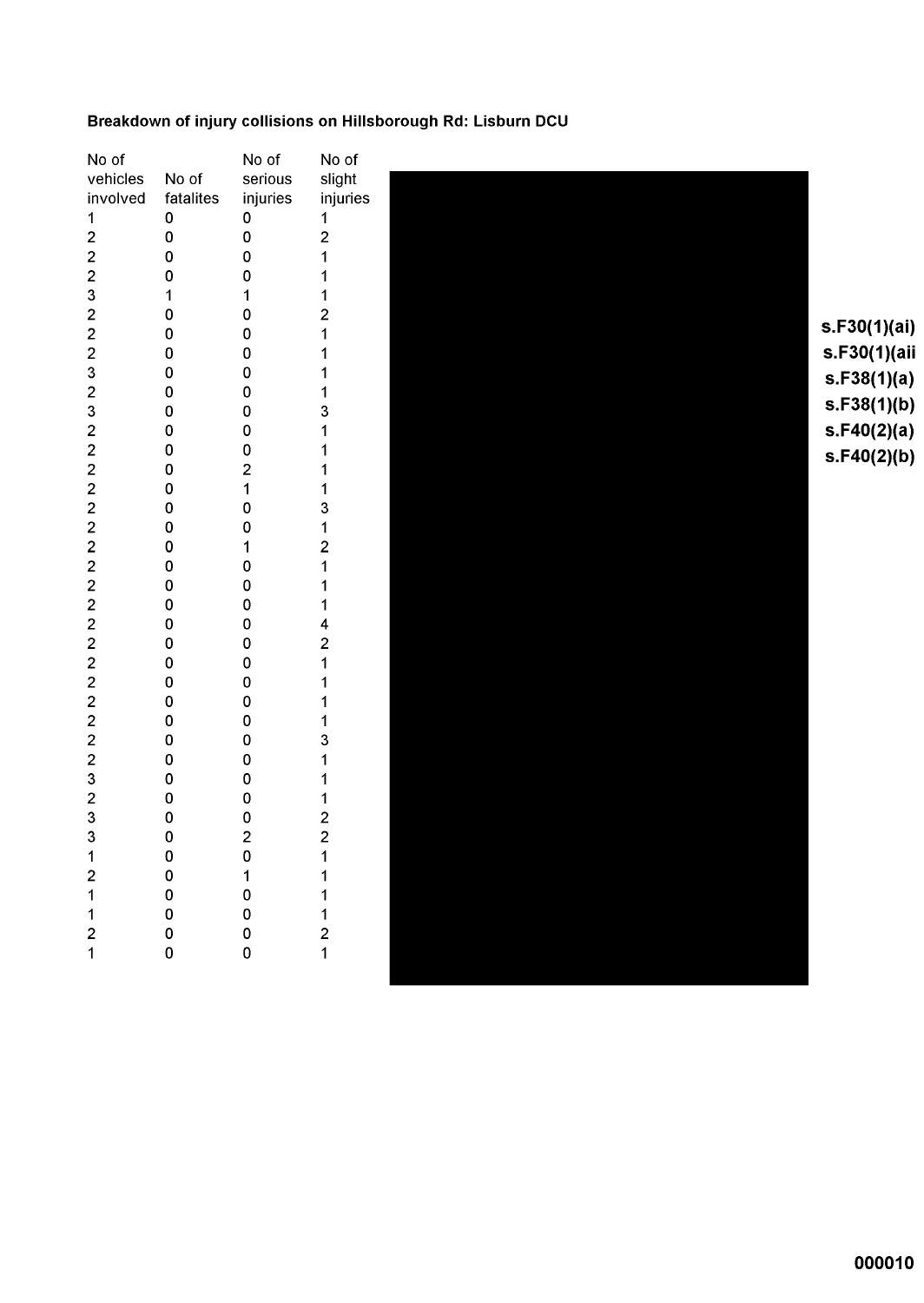### Breakdown of injury collisions on Shore Rd: Newtownabbey DCU

| No of                             |                | No of                                      | No of                   |
|-----------------------------------|----------------|--------------------------------------------|-------------------------|
| vehicles                          | No of          | serious                                    | slight                  |
| involved                          | fatalites      | injuries                                   | injuries                |
| $\overline{\mathbf{c}}$           | $\pmb{0}$      | $\pmb{0}$                                  | 1                       |
| $\overline{c}$                    | 0              | $\pmb{0}$                                  | 1                       |
| $\overline{\mathbf{c}}$           | 0              | $\mathbf 0$                                |                         |
| 3                                 | 0              | 0                                          | 4                       |
| $\overline{\mathbf{c}}$           | 0              | 0                                          |                         |
|                                   | 0              | 1                                          | 1                       |
| $\frac{2}{2}$                     | 0              | $\pmb{0}$                                  | 2                       |
| $\overline{\mathbf{c}}$           | 0              | $\pmb{0}$                                  | 1                       |
| 3                                 | 0              | 0                                          | 1                       |
|                                   | 0              | $\pmb{0}$                                  |                         |
| $\frac{2}{2}$                     | 0              | 0                                          | $\frac{2}{2}$           |
| 3                                 | 0              | 0                                          | 1                       |
| 3                                 | 0              | 0                                          |                         |
| $\overline{\mathbf{c}}$           | 0              | 0                                          |                         |
| $\overline{\mathbf{c}}$           | 0              | 0                                          | 1                       |
| $\overline{\mathbf{c}}$           | 0              | 0                                          | $\overline{\mathbf{c}}$ |
| $\overline{c}$                    | 0              | 0                                          | $\overline{2}$          |
| $\overline{\mathbf{c}}$           | 0              | 0                                          | 1                       |
| $\overline{c}$                    | 0              | 0                                          | 1                       |
| $\frac{2}{2}$                     | 0              | 1                                          | 0                       |
|                                   | 0              | 0                                          | 4                       |
| $\overline{\mathbf{c}}$           | 0              | 0                                          | $\overline{\mathbf{c}}$ |
| $\overline{\mathbf{c}}$           | 0              | 0                                          | 1                       |
| $\overline{\mathbf{c}}$           | 0              | 0                                          | 1                       |
| $\overline{c}$                    | 0              | 0                                          |                         |
| $\overline{\mathbf{c}}$           | 0              | $\mathbf 0$                                |                         |
| $\overline{\mathbf{c}}$           | 0              | 0                                          |                         |
| 3                                 | 0              | 0                                          |                         |
| 1                                 | 0              | $\pmb{0}$                                  |                         |
| $\overline{\mathbf{c}}$           | 0              | $\pmb{0}$                                  |                         |
| $\overline{\mathbf{c}}$           | 0              | $\pmb{0}$                                  | 1                       |
| $\overline{c}$                    | 0              | $\pmb{0}$                                  | 2                       |
| $\overline{c}$                    | 0              | 0                                          | 1                       |
|                                   |                | $\mathbf 0$                                |                         |
|                                   |                | $\mathbf{1}$                               |                         |
|                                   |                | $\mathbf 0$                                |                         |
|                                   |                | $\mathbf 0$                                |                         |
|                                   |                | $\mathbf{0}$                               |                         |
|                                   |                | $\begin{array}{c} 0 \\ 0 \\ 0 \end{array}$ |                         |
|                                   |                |                                            |                         |
|                                   |                |                                            |                         |
|                                   |                |                                            |                         |
|                                   |                |                                            |                         |
|                                   |                | 0 1 0 0 0 0                                |                         |
|                                   |                |                                            |                         |
|                                   |                |                                            |                         |
|                                   |                | $\mathbf 0$                                |                         |
|                                   |                |                                            |                         |
| 2 2 2 2 2 2 2 1 2 2 1 2 2 2 2 3 3 | 00000000000000 | 0<br>0                                     | 20321121101112113       |
|                                   |                | $\overline{0}$                             |                         |
|                                   |                |                                            |                         |
|                                   |                |                                            |                         |

000011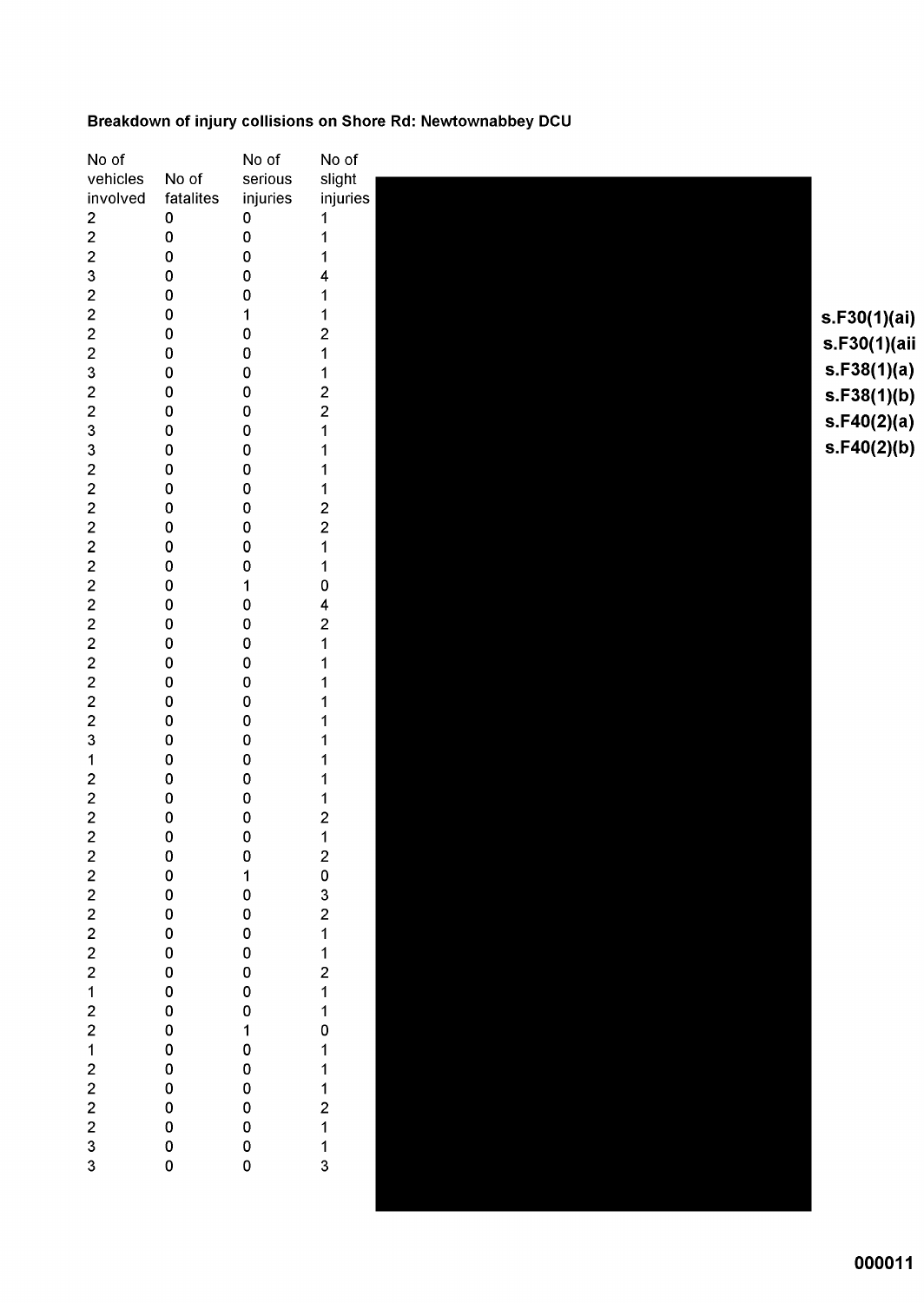|              | 0           | 0                                   | 2                                          |
|--------------|-------------|-------------------------------------|--------------------------------------------|
| 232222222221 | $\mathbf 0$ | 0                                   |                                            |
|              |             | $\mathbf 0$                         | $\begin{array}{c} 1 \\ 2 \\ 3 \end{array}$ |
|              | 0000000000  | $\mathbf 0$                         |                                            |
|              |             | $\mathbf 0$                         | $\mathbf 1$                                |
|              |             | $\mathbf 0$                         |                                            |
|              |             | $\mathbf 0$                         | $\begin{array}{c} 1 \\ 1 \end{array}$      |
|              |             | $\mathbf 0$                         | 1                                          |
|              |             |                                     |                                            |
|              |             | $\begin{matrix}0\\0\\0\end{matrix}$ |                                            |
|              |             |                                     | 31221                                      |
|              |             |                                     |                                            |
|              |             | 0<br>0                              |                                            |
| 1            | 0           | $\mathbf 0$                         | $\begin{array}{c} 1 \\ 1 \end{array}$      |
| 1            | o           | $\overline{0}$                      |                                            |
|              |             |                                     |                                            |



s.F30(1)(ai) s.F30(1)(aii  $s.F38(1)(a)$  $s.F38(1)(b)$  $s.F40(2)(a)$  $s.F40(2)(b)$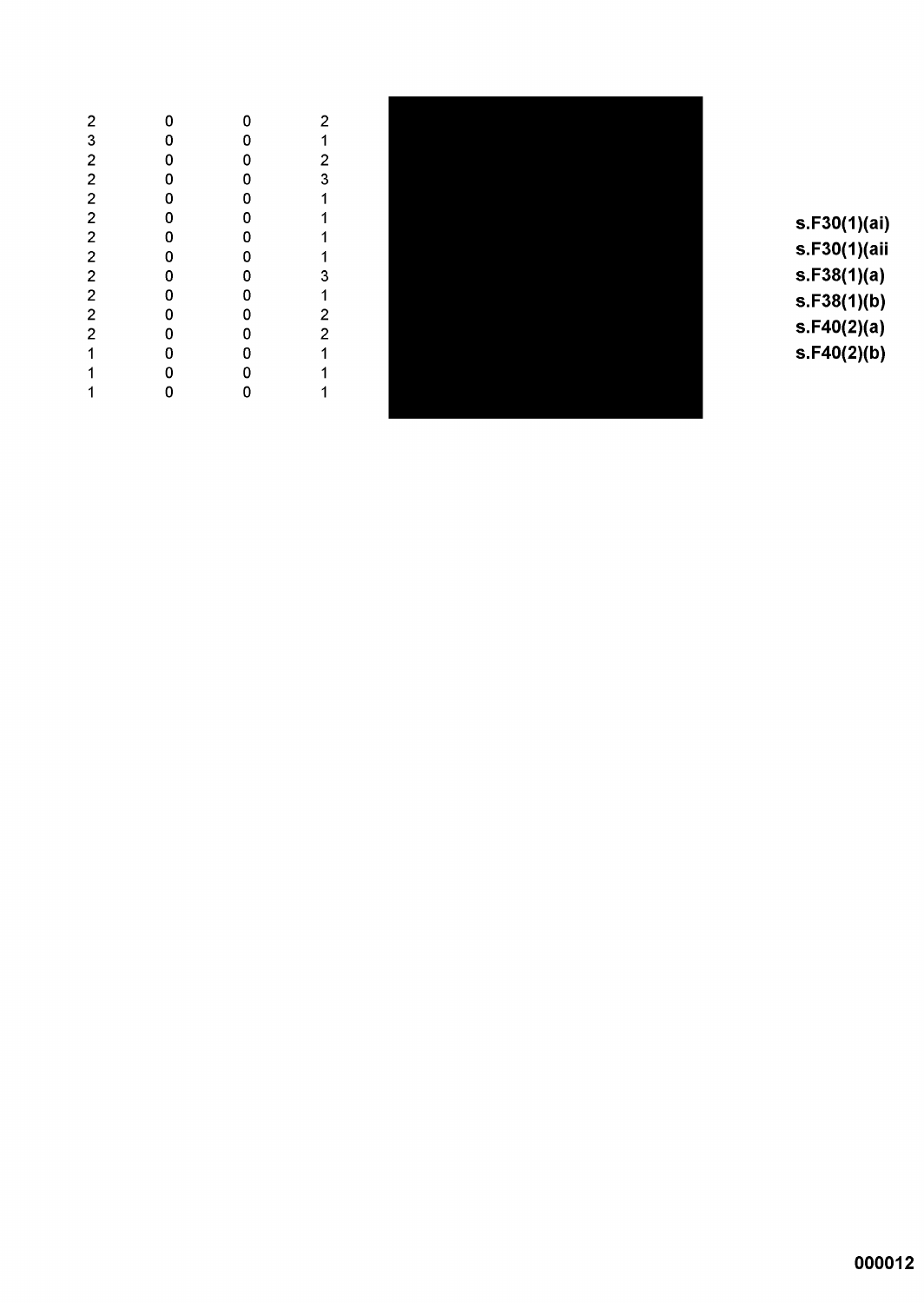### Breakdown of injury collisions on Moira Rd: Lisburn DCU

| No of<br>vehicles<br>involved<br>$\frac{2}{2}$<br>3<br>$\overline{c}$<br>$\overline{\mathbf{c}}$<br>3<br>$\overline{\mathbf{c}}$<br>$\overline{c}$<br>$\overline{2}$<br>$\overline{c}$<br>$\mathbf{1}$<br>$\overline{\mathbf{c}}$<br>$\overline{2}$<br>3<br>$\overline{c}$<br>$\overline{c}$<br>$\overline{\mathbf{c}}$<br>$\overline{\mathbf{c}}$<br>$\overline{\mathbf{c}}$<br>$\overline{c}$<br>$\mathbf{1}$<br>$\overline{2}$<br>$\overline{\mathbf{c}}$<br>3<br>$\overline{c}$<br>3<br>$\overline{c}$<br>$\overline{\mathbf{c}}$<br>$\overline{\mathbf{c}}$<br>3<br>$\mathbf{1}$<br>3<br>2231121 | No of<br>fatalites<br>$\pmb{0}$<br>0<br>0<br>0<br>$\pmb{0}$<br>0<br>0<br>0<br>$\pmb{0}$<br>$\pmb{0}$<br>$\pmb{0}$<br>0<br>0<br>0<br>0<br>0<br>0<br>0<br>0<br>$\pmb{0}$<br>$\pmb{0}$<br>$\mathbf 0$<br>$\pmb{0}$<br>0<br>$\pmb{0}$<br>0<br>0<br>$\pmb{0}$<br>0<br>0<br>0<br>$\pmb{0}$<br>000000000 | No of<br>serious<br>injuries<br>$\pmb{0}$<br>$\pmb{0}$<br>0<br>0<br>0<br>1<br>1<br>$\pmb{0}$<br>0<br>0<br>$\mathbf{1}$<br>0<br>1<br>0<br>0<br>0<br>0<br>$\pmb{0}$<br>0<br>$\pmb{0}$<br>0<br>$\mathbf 0$<br>$\pmb{0}$<br>0<br>0<br>1<br>0<br>$\pmb{0}$<br>0<br>1<br>000000000 | No of<br>slight<br>injuries<br>1<br>1<br>$\overline{\mathbf{c}}$<br>1<br>1<br>0<br>0<br>1<br>2<br>1<br>$\overline{\mathbf{c}}$<br>1<br>3<br>1<br>0<br>1<br>4<br>1<br>0<br>0<br>1<br>$22121$<br>$11121$ | s.F30(1)(ai)<br>s.F30(1)(aii<br>s.F38(1)(a)<br>s.F38(1)(b)<br>s.F40(2)(a)<br>s.F40(2)(b) |
|-------------------------------------------------------------------------------------------------------------------------------------------------------------------------------------------------------------------------------------------------------------------------------------------------------------------------------------------------------------------------------------------------------------------------------------------------------------------------------------------------------------------------------------------------------------------------------------------------------|---------------------------------------------------------------------------------------------------------------------------------------------------------------------------------------------------------------------------------------------------------------------------------------------------|------------------------------------------------------------------------------------------------------------------------------------------------------------------------------------------------------------------------------------------------------------------------------|--------------------------------------------------------------------------------------------------------------------------------------------------------------------------------------------------------|------------------------------------------------------------------------------------------|
|                                                                                                                                                                                                                                                                                                                                                                                                                                                                                                                                                                                                       |                                                                                                                                                                                                                                                                                                   |                                                                                                                                                                                                                                                                              |                                                                                                                                                                                                        |                                                                                          |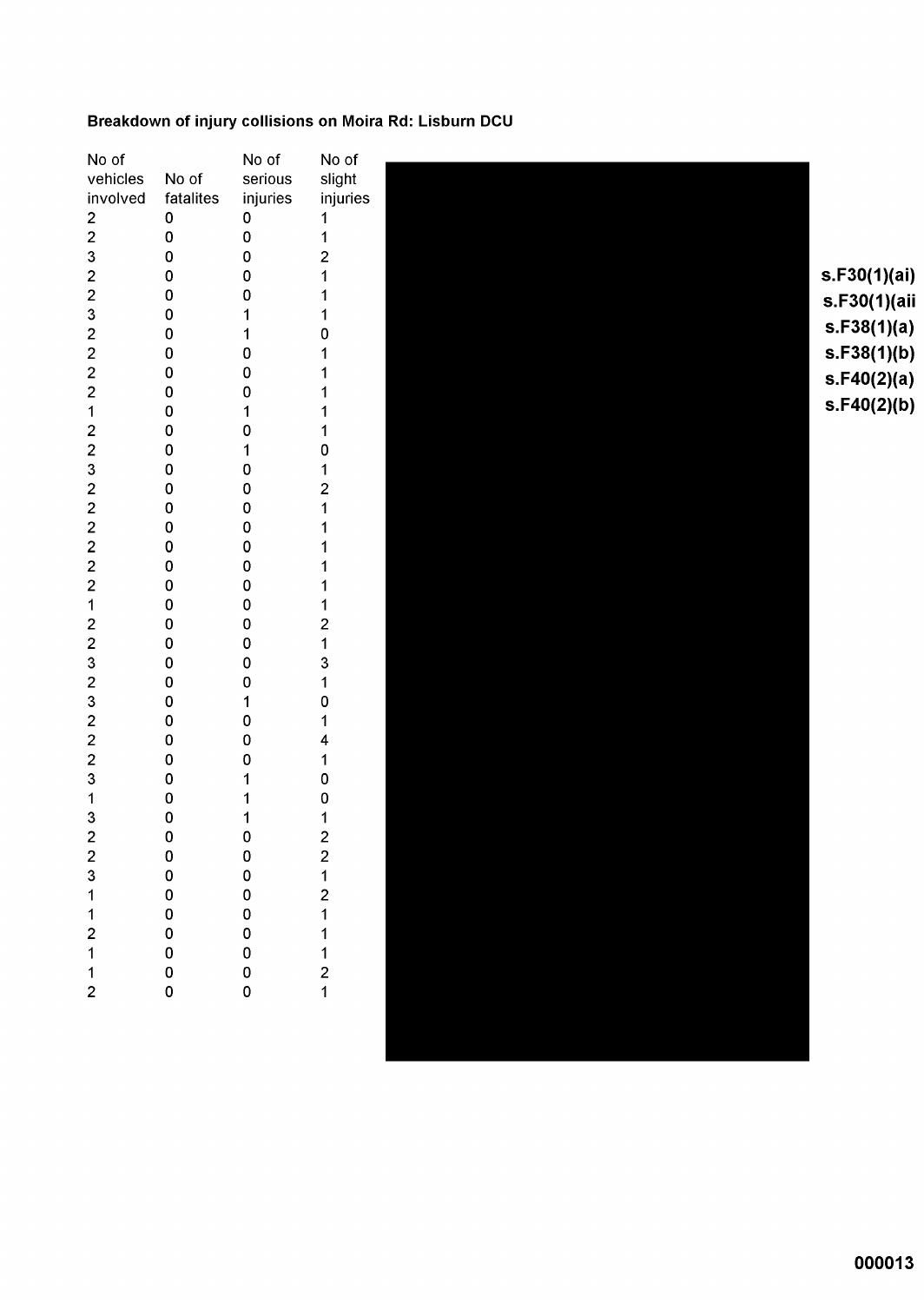### Breakdown of injury collisions on Saintfield Rd: Castlereagh DCU

| No of                         |                  | No of                   | No of                                      |
|-------------------------------|------------------|-------------------------|--------------------------------------------|
| vehicles                      | No of            | serious                 | slight                                     |
| involved                      | fatalites        | injuries                | injuries                                   |
| 3                             | 0                | 0                       | 1                                          |
|                               | 0                | O                       | 3                                          |
|                               | 0                | O                       | 1                                          |
|                               |                  |                         |                                            |
|                               | 0                | $\mathbf{1}$            | $\overline{\mathbf{1}}$                    |
|                               | O                | 0                       | $\mathbf{1}$                               |
|                               | 0                | O                       | 3                                          |
|                               | 0                | 0                       | $\ddot{\phantom{0}}$                       |
|                               | 0                | 0                       | $\overline{c}$                             |
|                               | 0                | 0                       | 1                                          |
|                               | O                | 0                       | 1                                          |
|                               | 0                | 0                       | 3                                          |
|                               | 0                | 0                       | $\overline{c}$                             |
|                               | 0                | 0                       | $\overline{\mathbf{1}}$                    |
|                               | 0                | 0                       | 1                                          |
|                               | O                | 1                       | 0                                          |
|                               | 0                | 0                       | $\mathbf{1}$                               |
|                               | 0                | $\mathbf{1}$            | 0                                          |
|                               | 0                | 0                       |                                            |
|                               | 0                | 0                       | $\begin{array}{c} 2 \\ 2 \\ 1 \end{array}$ |
|                               |                  |                         |                                            |
|                               | 0                | 0                       |                                            |
|                               | 0                | 0                       | 3                                          |
|                               | 0                | 0                       | $\mathbf{1}$                               |
|                               | 0                | 0                       | $\overline{\mathbf{1}}$                    |
|                               | 0                | 0                       | $\overline{\mathbf{c}}$                    |
|                               | 0                | 0                       | $\ddot{\phantom{0}}$                       |
|                               | 0                | $\overline{\mathbf{1}}$ | 0                                          |
|                               | 0                | 0                       | 1                                          |
|                               | 0                | $\overline{\mathbf{1}}$ | 0                                          |
|                               | 0                | O                       | 1                                          |
|                               | 0                | 0                       | $\begin{array}{c} 1 \\ 1 \\ 2 \end{array}$ |
|                               | 0                | 0                       |                                            |
|                               | 0                | 0                       |                                            |
|                               | 0                | 0                       | $\overline{\mathbf{1}}$                    |
| 4                             | $\mathbf 0$      | 0                       | 1                                          |
|                               | 0                | 0                       | 1                                          |
|                               | 0                | $\mathbf 0$             |                                            |
|                               | $\mathbf 0$      |                         |                                            |
|                               |                  |                         |                                            |
|                               | 0<br>0<br>0<br>0 | 0 0 0<br>0 0 0<br>0 0   | 41121111                                   |
|                               |                  |                         |                                            |
|                               |                  |                         |                                            |
|                               | $\mathbf{o}$     |                         |                                            |
|                               | $\mathbf 0$      | $\mathbf 0$             |                                            |
|                               |                  |                         |                                            |
|                               | $\mathbf 0$      | $\mathbf 0$             | $\mathbf 1$                                |
|                               | $\mathbf 0$      | $\mathbf 0$             |                                            |
|                               | $\mathbf 0$      | $\mathbf 0$             |                                            |
|                               |                  |                         |                                            |
| 2 2 2 3 2 2 2 2 2 3 2 2 2 1 1 | 0<br>0<br>0      |                         | 12110                                      |
|                               |                  | 0<br>0<br>1<br>0        |                                            |
| $\overline{\mathbf{1}}$       | 0                |                         | $\overline{\mathbf{1}}$                    |



 $s.F30(1)(ai)$ s.F30(1)(aii  $s.F38(1)(a)$  $s.F38(1)(b)$  $s.F40(2)(a)$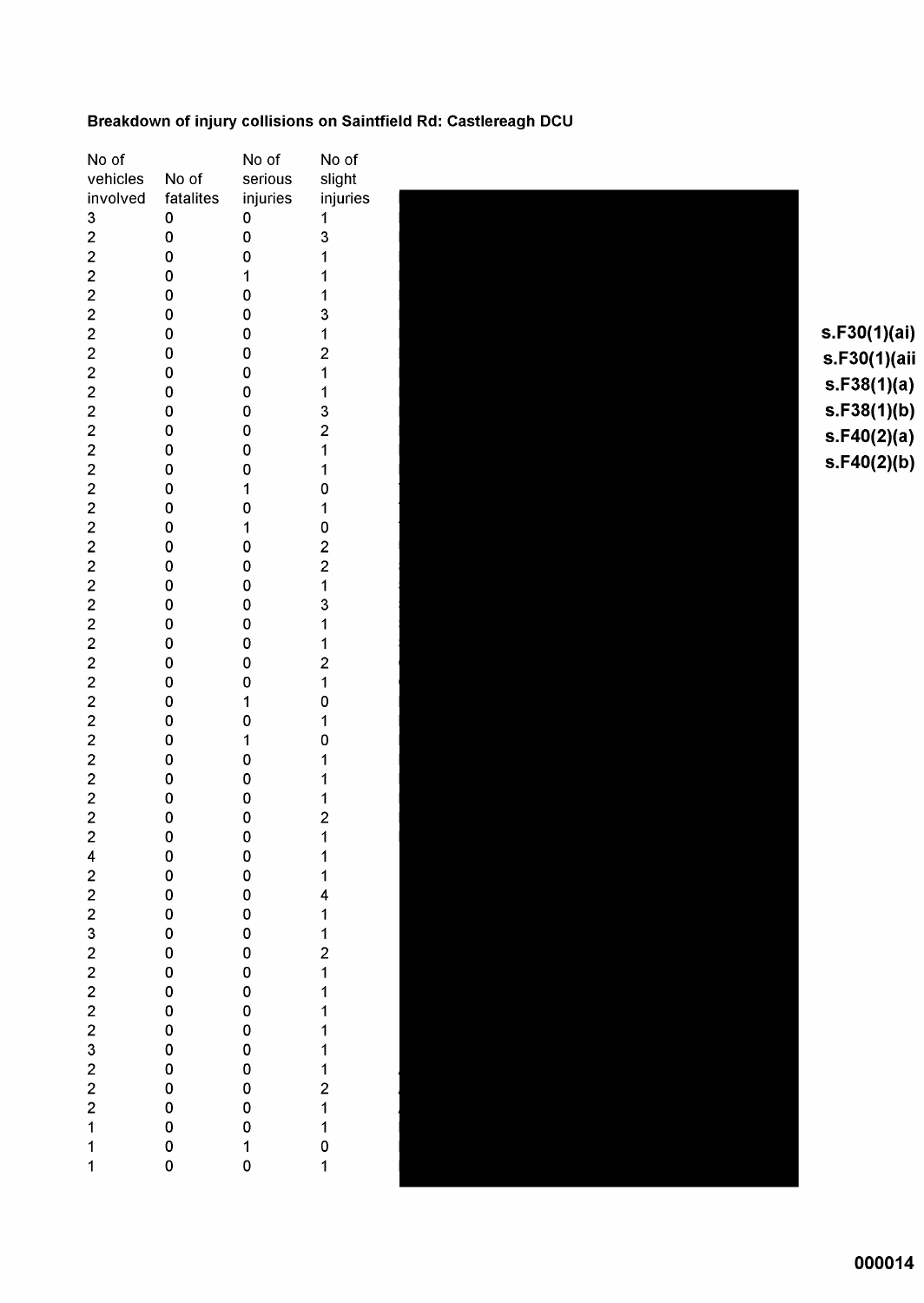| $-1$           |                                     | 0 1 1                                        |                            |  |
|----------------|-------------------------------------|----------------------------------------------|----------------------------|--|
| $\mathbf 1$    |                                     | $\overline{0}$ $\overline{0}$ $\overline{0}$ | $\overline{\phantom{0}}^2$ |  |
|                |                                     | $1 \t 0 \t 1$                                | - 0                        |  |
|                | $2 \qquad \qquad 0 \qquad \qquad 0$ |                                              | - 1                        |  |
| $\overline{2}$ | $\overline{0}$                      | $\overline{\mathbf{0}}$                      |                            |  |

s.F30(1)(ai) s.F30(1)(aii  $s.F38(1)(a)$  $s.F38(1)(b)$  $s.F40(2)(a)$ 

 $\bar{\phantom{a}}$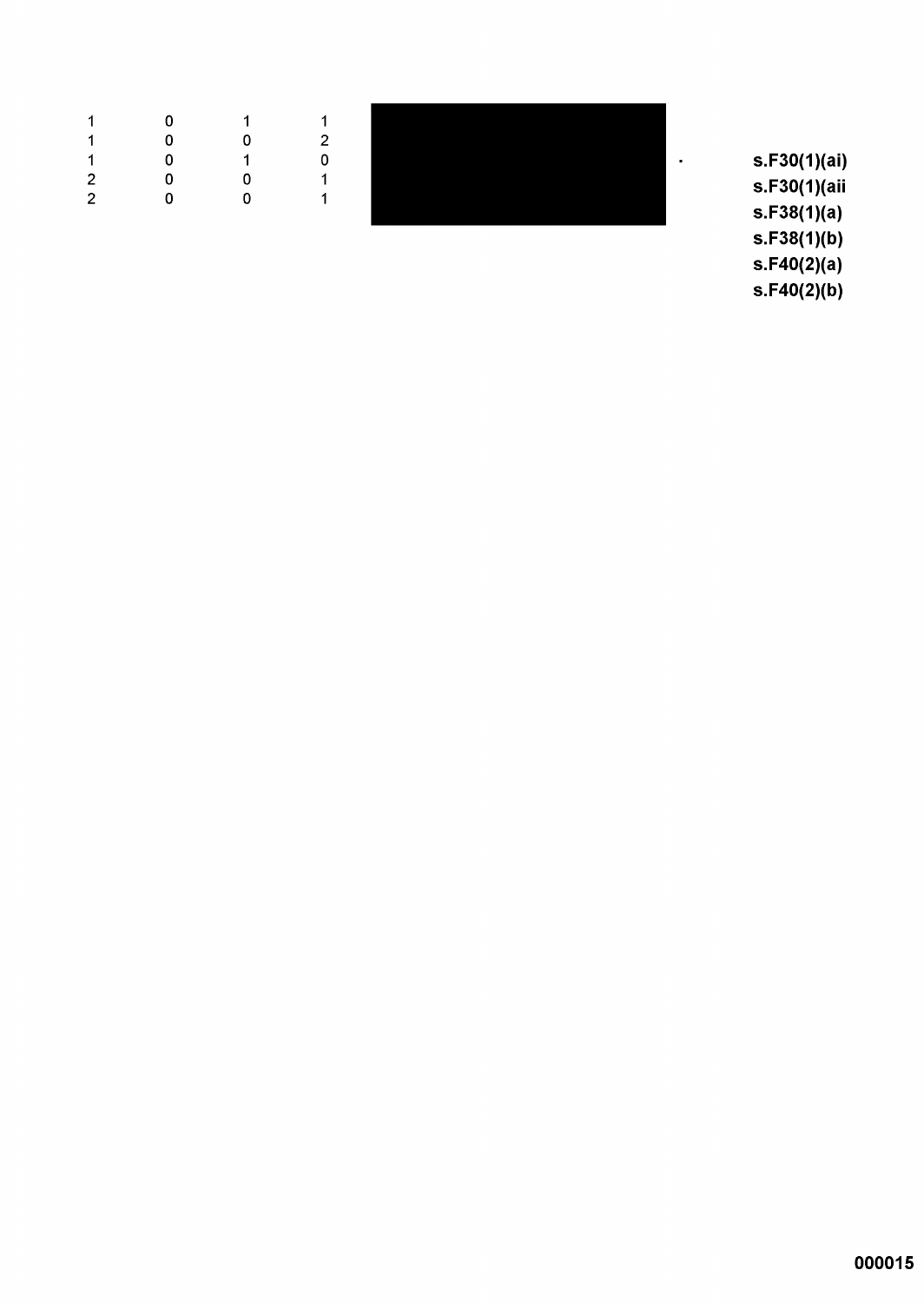## Breakdown of fatal collisions on Ballygawley Rd: Dungannon & South Tyrone DCU

| No of    |           | No of    | No of    |
|----------|-----------|----------|----------|
| vehicles | No of     | serious  | slight   |
| involved | fatalites | injuries | injuries |
| 2        |           |          |          |
| 3        |           | ი        |          |
| 2        |           | 2        | 3        |
|          |           |          |          |



### Breakdown of fatal collisions on Newry Rd: Newry & Mourne DCU

| No of    |           | No of    | No of    |
|----------|-----------|----------|----------|
| vehicles | No of     | serious  | slight   |
| involved | fatalites | injuries | injuries |
|          |           |          | O        |

## Breakdown of fatal collisions on Belfast Rd: Newry & Mourne DCU

| No of    |           | No of    | No of    |  |
|----------|-----------|----------|----------|--|
| vehicles | No of     | serious  | slight   |  |
| involved | fatalites | injuries | injuries |  |
| - 2      |           |          |          |  |



## Breakdown of fatal collisions on Frosses Rd: Ballymoney DCU

| No of<br>vehicles | No of     | No of<br>serious | No of<br>slight |  |
|-------------------|-----------|------------------|-----------------|--|
| involved          | fatalites | injuries         | injuries        |  |
| $\overline{2}$    |           |                  | U               |  |
| $\overline{2}$    |           |                  | 3               |  |
| 1                 |           |                  |                 |  |

## Breakdown of fatal collisions on Ballbogy Rd: Coleraine DCU

| No of<br>vehicles | No of     | No of<br>serious | No of<br>slight |  |
|-------------------|-----------|------------------|-----------------|--|
| involved          | fatalites | injuries         | injuries        |  |
| $\overline{2}$    |           | 4                |                 |  |
| 2                 |           | ີ                |                 |  |
|                   |           |                  |                 |  |

 $s.F30(1)(ai)$ s.F30(1)(aii  $s.F38(1)(a)$  $S.F38(1)(b)$  $s.F40(2)(a)$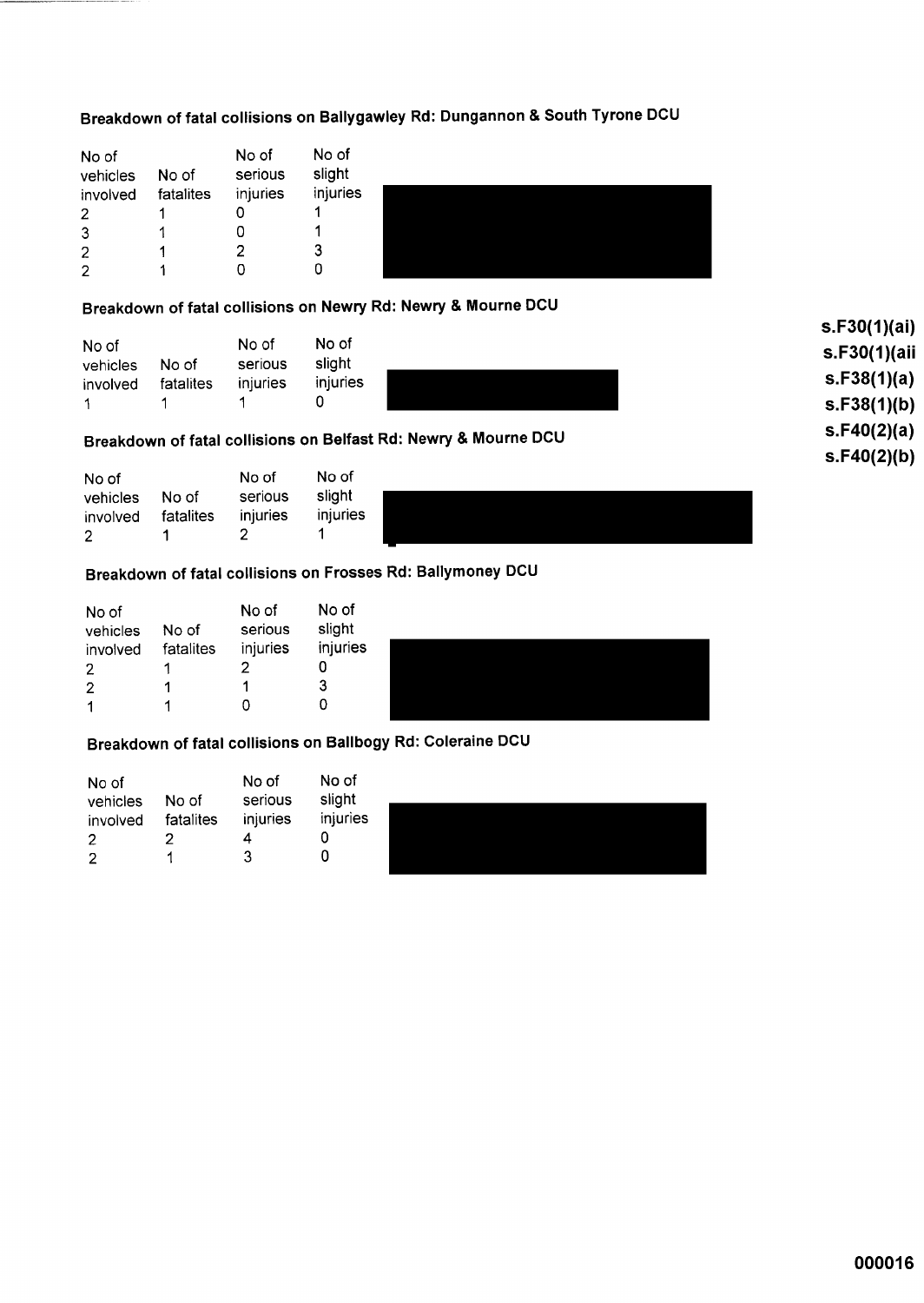# Breakdown of injury collisions on Anrtrim Rd: Belfast North DCU

| No of                                      |                     | No of               | No of                                           |              |
|--------------------------------------------|---------------------|---------------------|-------------------------------------------------|--------------|
| vehicles                                   | No of               | serious             | slight                                          |              |
| involved                                   | fatalites           | injuries            | injuries                                        |              |
| 1                                          | $\mathsf{O}\xspace$ | 0                   | 1                                               |              |
| $\overline{\mathbf{c}}$                    | $\mathsf 0$         | $\mathsf O$         | $\overline{\mathbf{c}}$                         |              |
|                                            | $\mathsf O$         | $\pmb{0}$           | 1                                               |              |
| $\frac{2}{2}$                              | $\mathbf 0$         | $\mathsf{O}\xspace$ | $\overline{\mathbf{c}}$                         |              |
| $\overline{\mathbf{c}}$                    | 0                   | $\mathbf 0$         |                                                 |              |
| 1                                          | 0                   | $\mathbf 0$         |                                                 |              |
| 1                                          | $\mathbf 0$         | $\mathsf O$         |                                                 |              |
| $\overline{\mathbf{c}}$                    | $\mathbf 0$         | 0                   |                                                 |              |
| 3                                          | $\mathbf 0$         | 0                   |                                                 |              |
| $\overline{c}$                             | 0                   | $\mathbf 0$         |                                                 | s.F30(1)(ai) |
| $\overline{c}$                             | 0                   | 0                   | $\begin{array}{c} 2 \\ 2 \\ 5 \\ 2 \end{array}$ |              |
| 4                                          | 0                   | 0                   |                                                 | s.F30(1)(aii |
| $\mathbf{2}$                               | 0                   | 0                   |                                                 | s.F38(1)(a)  |
|                                            | 0                   | 0                   | 1                                               | s.F38(1)(b)  |
|                                            | 0                   | 0                   |                                                 |              |
|                                            | $\mathbf 0$         | 0                   | $\frac{2}{2}$                                   | s.F40(2)(a)  |
| 2 2 2 2 2 2 2                              | $\mathbf 0$         | 0                   | 1                                               | s.F40(2)(b)  |
|                                            | 0                   | 0                   |                                                 |              |
|                                            | $\mathbf 0$         | 0                   | 1                                               |              |
|                                            | $\mathbf 0$         | $\mathbf 0$         | 1                                               |              |
| 1                                          | $\mathbf 0$         | 0                   | $\overline{\mathbf{c}}$                         |              |
|                                            | $\mathbf 0$         | 0                   | 1                                               |              |
|                                            | $\pmb{\mathsf{O}}$  | $\mathbf 0$         |                                                 |              |
|                                            | $\pmb{0}$           | $\pmb{0}$           | 3                                               |              |
| $2222$<br>$222$                            | 0                   | 0                   | 1                                               |              |
|                                            | $\pmb{0}$           | 0                   | $\overline{\mathbf{c}}$                         |              |
|                                            | 0                   | 0                   | 1                                               |              |
| $\mathbf 1$                                | $\pmb{0}$           | 0                   | 1                                               |              |
| 1                                          | $\pmb{0}$           | $\mathbf 0$         |                                                 |              |
| 1                                          | 0                   | $\mathsf O$         | 1                                               |              |
|                                            | 0                   | 0                   |                                                 |              |
| $\begin{array}{c} 2 \\ 2 \\ 2 \end{array}$ | 0                   | 1                   | $\begin{array}{c} 2 \\ 0 \\ 3 \end{array}$      |              |
|                                            | 0                   | 0                   |                                                 |              |
| $\overline{\mathbf{c}}$                    | 0                   | $\overline{0}$      | $\overline{1}$                                  |              |
|                                            |                     | $\circ$             |                                                 |              |
|                                            |                     |                     |                                                 |              |
|                                            |                     |                     |                                                 |              |
|                                            |                     |                     |                                                 |              |
|                                            |                     |                     |                                                 |              |
|                                            |                     |                     |                                                 |              |
|                                            |                     |                     |                                                 |              |
|                                            |                     |                     |                                                 |              |
|                                            |                     |                     |                                                 |              |
|                                            |                     |                     |                                                 |              |
|                                            |                     |                     |                                                 |              |
|                                            |                     |                     |                                                 |              |
|                                            |                     |                     |                                                 |              |
|                                            |                     |                     |                                                 |              |
| 2 2 2 2 2 2 2 2 2 2 2 2 2 2 2 2 2 2        | 0000000000000       | 0000000000000       | 21112111111112111                               |              |
|                                            |                     |                     |                                                 |              |
|                                            |                     |                     |                                                 |              |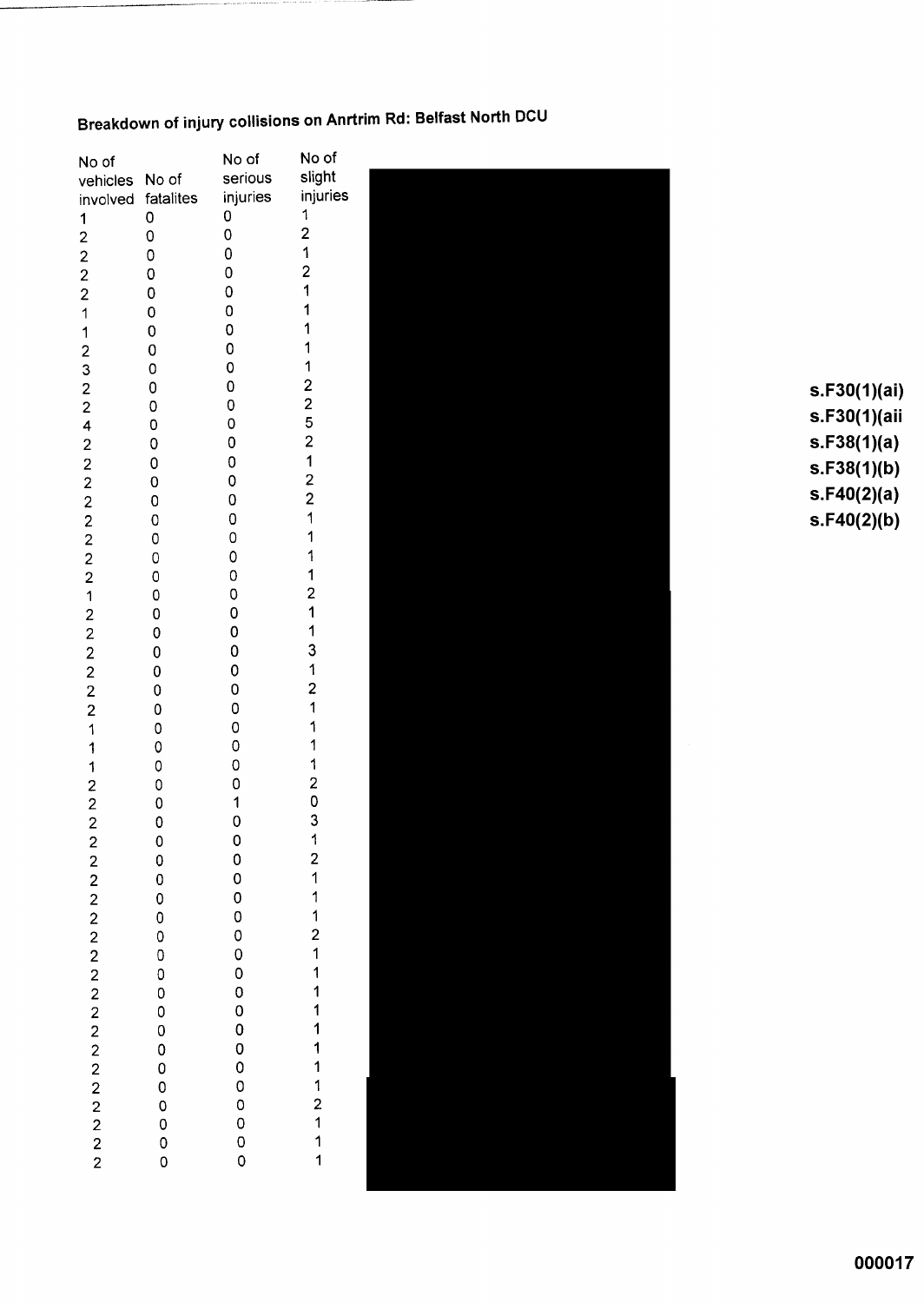| $\begin{array}{c} 2 \\ 2 \\ 2 \\ 2 \end{array}$ | $\mathbf 0$                    | 0                                          | $\begin{array}{c} 2 \\ 1 \end{array}$ |              |
|-------------------------------------------------|--------------------------------|--------------------------------------------|---------------------------------------|--------------|
|                                                 | $\mathbf 0$                    | 0                                          |                                       |              |
|                                                 | $\mathbf 0$                    | 0<br>0                                     | 5<br>1                                |              |
|                                                 | 0<br>0                         | $\mathbf 0$                                | 1                                     |              |
|                                                 | 0                              | 0                                          | 1                                     |              |
|                                                 | 0                              | $\mathbf 0$                                | 1                                     |              |
|                                                 | 0                              | $\mathbf 0$                                | $\overline{\mathbf{c}}$               |              |
|                                                 | $\mathbf 0$                    | $\mathbf 0$                                | 1                                     |              |
|                                                 | $\mathbf 0$                    | $\mathbf 0$                                | 1                                     |              |
|                                                 | $\mathbf 0$                    | $\pmb{0}$                                  | $\overline{\mathbf{c}}$               |              |
|                                                 | $\overline{0}$                 | $\mathbf 0$                                | 1                                     |              |
|                                                 | $\mathbf 0$                    | $\mathbf 0$<br>$\mathbf 0$                 | 7<br>$\overline{c}$                   |              |
|                                                 | $\circ$<br>$\mathsf{O}\xspace$ | $\pmb{0}$                                  | 1                                     |              |
|                                                 | 0                              | $\mathbf 0$                                | 1                                     | s.F30(1)(ai) |
| 2 2 2 2 2 2 3 2 3 2 2 2 3                       | 0                              | $\mathbf 0$                                | 4                                     | s.F30(1)(aii |
|                                                 | 0                              | $\mathbf 0$                                | $\overline{\mathbf{c}}$               | s.F38(1)(a)  |
| $22223$<br>$323$                                | 0                              | $\pmb{0}$                                  | 1                                     |              |
|                                                 | 0                              | $\mathbf 0$                                | 1                                     | s.F38(1)(b)  |
|                                                 | $\bf{0}$                       | $\pmb{0}$                                  | 1                                     | s.F40(2)(a)  |
|                                                 | $\mathbf 0$                    | $\mathbf 0$<br>$\mathbf 0$                 | 3<br>1                                | s.F40(2)(b)  |
|                                                 | $\bf{0}$<br>0                  | $\pmb{0}$                                  | $\overline{\mathbf{c}}$               |              |
| $\overline{c}$                                  | $\bf{0}$                       | $\mathbf 0$                                | 1                                     |              |
| $\overline{2}$                                  | $\mathbf 0$                    | $\mathbf 0$                                |                                       |              |
| $\mathbf 1$                                     | $\mathbf 0$                    | $\mathbf 0$                                | $\frac{2}{2}$                         |              |
| $\mathbf 2$                                     | 0                              | $\mathbf 0$                                | $\overline{\mathbf{c}}$               |              |
| $\ddot{\phantom{1}}$                            | $\mathbf 0$                    | $\mathbf 1$                                | 0                                     |              |
| $\overline{\mathbf{c}}$                         | 0                              | $\mathbf 0$                                | $\overline{\mathbf{c}}$               |              |
| 1                                               | 0<br>0                         | $\mathbf 0$<br>1                           | $\mathbf{1}$<br>0                     |              |
| 1<br>1                                          | 0                              | $\mathbf 0$                                |                                       |              |
| 1                                               | 0                              |                                            |                                       |              |
| 1                                               | $\mathbf 0$                    | $\begin{array}{c} 0 \\ 0 \\ 0 \end{array}$ |                                       |              |
| 1                                               | 0                              |                                            | 1                                     |              |
| 1                                               | $\circ$                        | $\mathbf 0$                                |                                       |              |
| 1                                               |                                | $\mathbf 0$                                |                                       |              |
| 1                                               |                                | $\mathbf 0$                                | 1<br>1                                |              |
| 1                                               |                                |                                            |                                       |              |
| 1<br>$\mathbf 1$                                |                                |                                            | $\begin{array}{c} 4 \\ 1 \end{array}$ |              |
| 1                                               |                                |                                            | $\overline{1}$                        |              |
| $\ddagger$                                      | 000000                         | 00000                                      | $\begin{array}{c} 1 \\ 2 \end{array}$ |              |
| $\overline{2}$                                  |                                |                                            |                                       |              |
|                                                 |                                |                                            |                                       |              |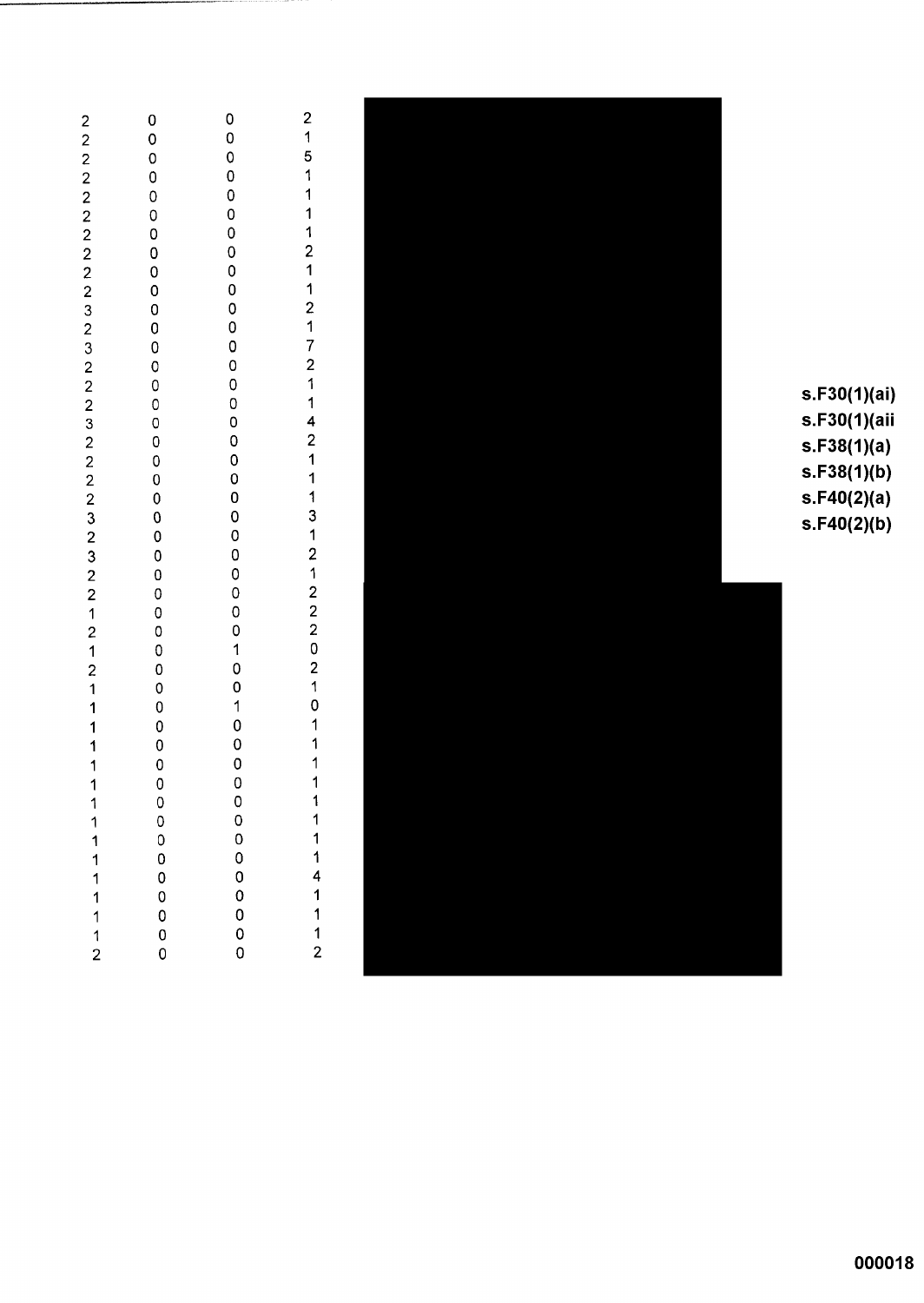## Breakdown of injury collisions on Falls Rd: Belfast West DCU

| No of                                        |                            | No of              | No of                                      |              |
|----------------------------------------------|----------------------------|--------------------|--------------------------------------------|--------------|
| vehicles                                     | No of                      | serious            | slight                                     |              |
| involved                                     | fatalites                  | injuries.          | injuries                                   |              |
| 1                                            | 0                          | Ď                  | 1                                          |              |
| 3                                            | $\bf{0}$                   | $\overline{0}$     | 2                                          |              |
|                                              | Q                          | D                  | 1                                          |              |
|                                              | $\bf{0}$                   | O                  | 1                                          |              |
| $\begin{array}{c}\n2 \\ 2 \\ 2\n\end{array}$ | $\bf 0$                    | Û                  | $\frac{2}{2}$                              |              |
|                                              | 0                          | $\mathbf 0$        |                                            |              |
| $\overline{2}$                               | $\bf C$                    | 0                  | 1                                          | s.F30(1)(ai) |
| $\bar{z}$                                    | 0                          | O                  | 3                                          |              |
| $\overline{\mathbf{c}}$                      | D                          | $\hbox{O}$         | $\mathbf{1}$                               | s.F30(1)(aii |
| $\overline{\mathbf{2}}$                      | $\mathbf 0$                | Û                  | $\overline{\mathbf{c}}$                    | s.F38(1)(a)  |
| $\overline{2}$                               | 0                          | $\mathbf 0$        | 1                                          | s.F38(1)(b)  |
| $\overline{z}$                               | 0                          | O                  | 1                                          |              |
| $\frac{2}{2}$                                | 0                          | $\pmb{0}$          | $\overline{\mathcal{E}}$                   | s.F40(2)(a)  |
|                                              | 0                          | $\Omega$           | 1                                          | s.F40(2)(b)  |
| $\overline{2}$                               | 0                          | $\mathbf D$        | 1                                          |              |
| $\overline{c}$                               | $\mathbf 0$                | $\mathsf D$        | 1                                          |              |
| $\overline{2}$                               | $\mathbf 0$                | $\mathbf 0$        | $\begin{array}{c} 5 \\ 2 \\ 3 \end{array}$ |              |
| $\frac{2}{2}$                                | $\mathbf 0$                | $\pmb{0}$          |                                            |              |
|                                              | $\mathbf{O}$               | $\mathbf 0$        | $\mathbf{1}$                               |              |
| $\overline{\mathbf{z}}$                      | $\mathbf 0$                | Q                  |                                            |              |
| $\bar{2}$<br>$\overline{c}$                  | $\bullet$                  | O                  | 2<br>5                                     |              |
|                                              | $\boldsymbol{0}$           | Q<br>$\pmb{0}$     | 1                                          |              |
| $\overline{z}$<br>$\overline{c}$             | $\mathbb O$<br>$\mathbf 0$ | $\boldsymbol{0}$   | 2                                          |              |
| 3                                            | Q                          | 0                  | $\overline{\mathbf{4}}$                    |              |
| $\overline{2}$                               | $\bullet$                  | $\mathbf 0$        | 2                                          |              |
| 1                                            | $\mathbf 0$                | 1                  | $\mathbf{1}$                               |              |
|                                              | $\mathbf 0$                | $\mathfrak{0}$     | 3                                          |              |
| $\frac{2}{2}$                                | Ū                          | $\mathbf 0$        | $\overline{\mathbf{c}}$                    |              |
| $\overline{\mathbf{z}}$                      | Ũ                          | $\hbox{\bf C}$     | 1                                          |              |
| $\overline{\bf 2}$                           | Ď                          | $\hbox{O}$         | 1                                          |              |
| 2                                            | 0                          | Ū                  | $\overline{c}$                             |              |
| $\overline{c}$                               | Ċ                          | Q                  | 1                                          |              |
|                                              |                            |                    | 1                                          |              |
|                                              |                            |                    |                                            |              |
|                                              |                            |                    |                                            |              |
|                                              |                            |                    |                                            |              |
|                                              |                            |                    |                                            |              |
|                                              |                            |                    |                                            |              |
|                                              |                            |                    |                                            |              |
|                                              |                            |                    |                                            |              |
|                                              |                            |                    |                                            |              |
|                                              |                            |                    |                                            |              |
|                                              |                            |                    |                                            |              |
|                                              |                            |                    |                                            |              |
|                                              |                            |                    |                                            |              |
|                                              |                            |                    |                                            |              |
| 2222222222223222                             |                            | 000000000000000001 | 1111211111163120                           |              |
|                                              |                            |                    |                                            |              |
|                                              |                            |                    |                                            |              |